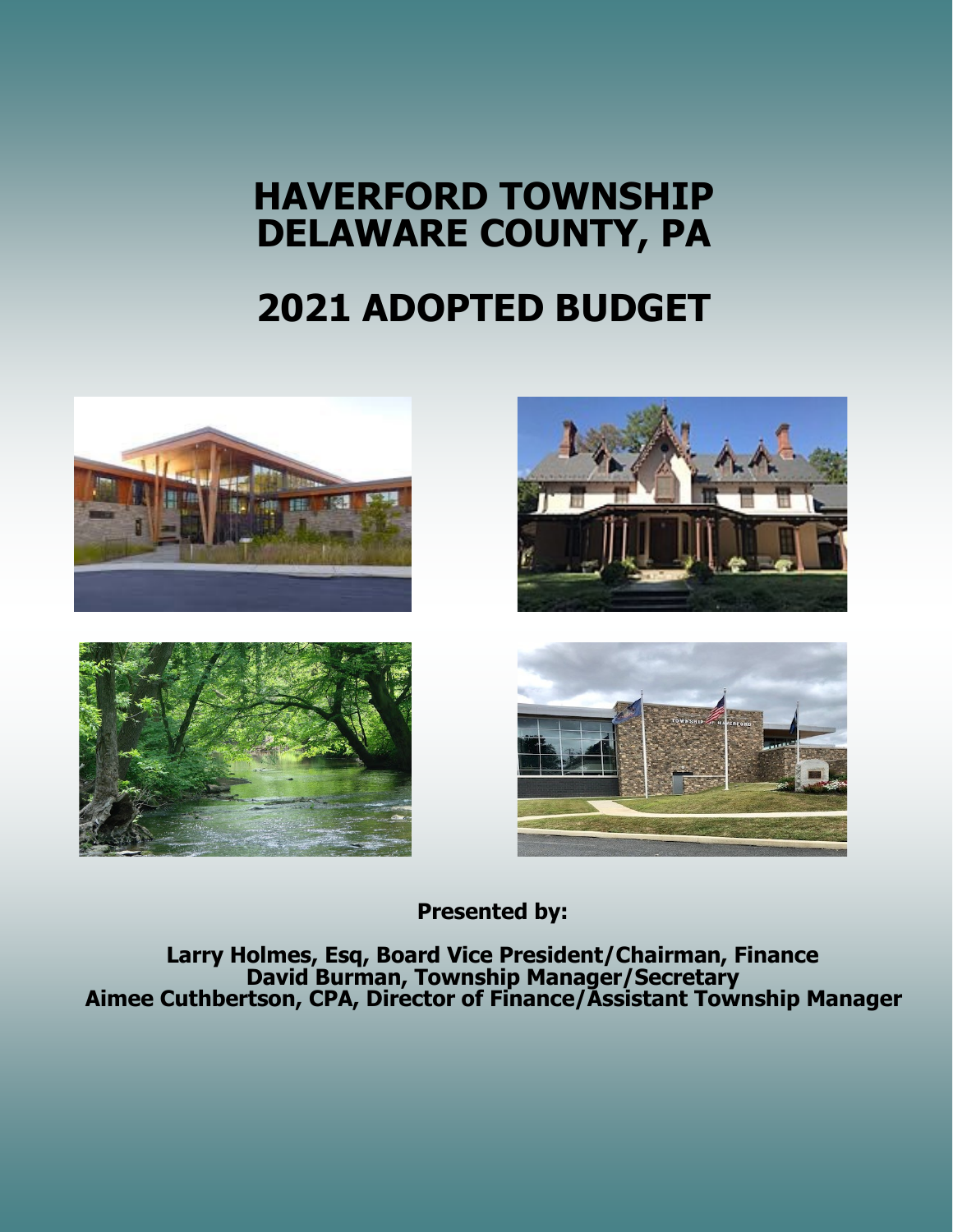## *TOWNSHIP OF HAVERFORD 2021 FINAL BUDGET ADOPTION SUMMARY*



#### **OVERVIEW:**

0% REAL ESTATE TAX INCREASE - REASSESSMENT RESET RATE OF 4.218 MILLS IS FINAL

\$.15 INCREASE IN SEWER RATE - TO \$4.55/1,000g

NO INCREASE IN TRASH FEE - \$245 PER RESIDENTIAL UNIT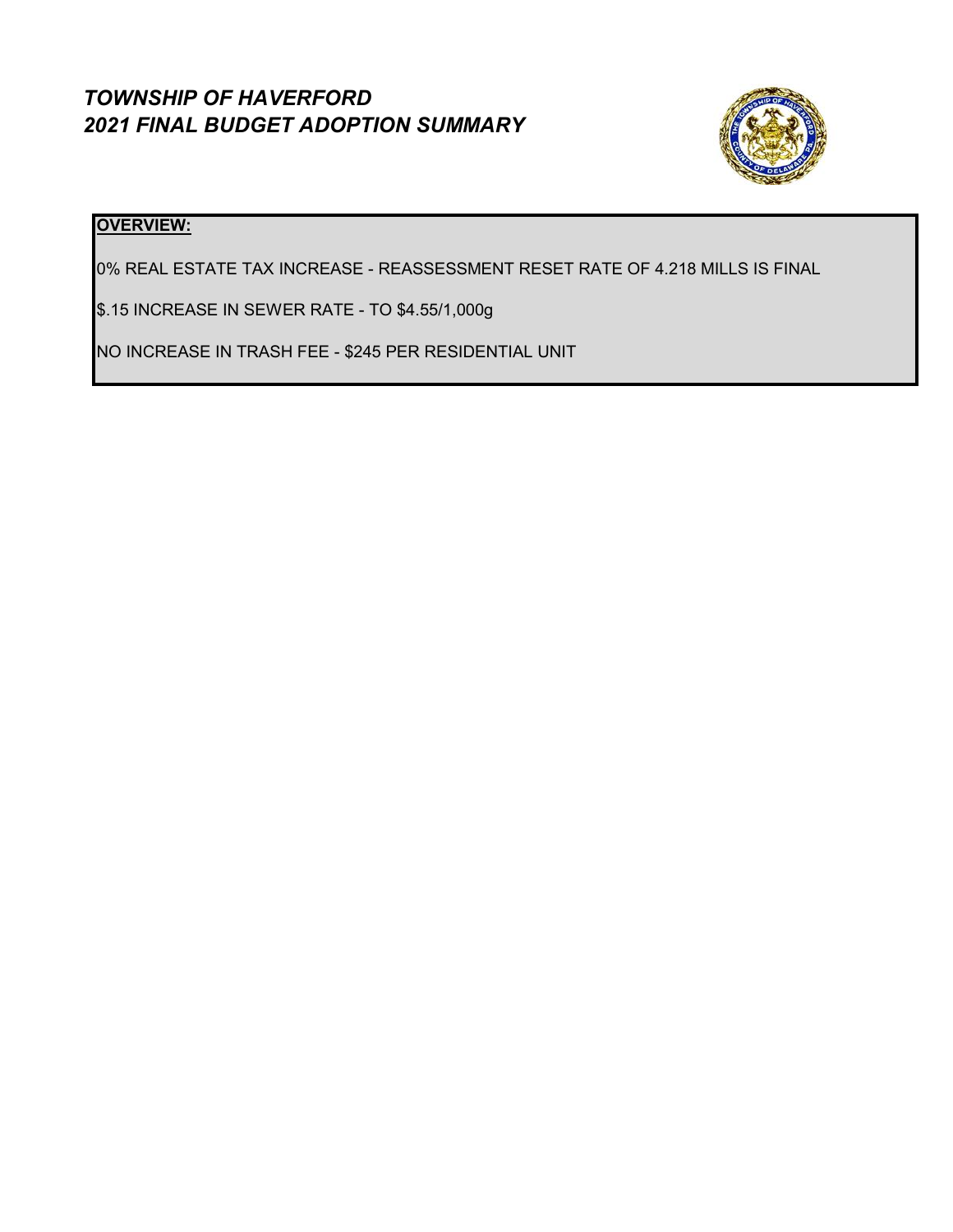#### TOWNSHIP OF HAVERFORD 2021 ADOPTED BUDGET - EXECUTIVE SUMMARY

|                                           | 2021<br><b>Adopted</b><br><b>Budget</b> |
|-------------------------------------------|-----------------------------------------|
| <b>FUND 1 - GENERAL FUND REVENUES</b>     |                                         |
| <b>Real Estate Taxes</b>                  | \$<br>26,393,863                        |
| <b>Local Enabling Taxes</b>               | 3,626,875                               |
| <b>License &amp; Permits</b>              | 2,275,500                               |
| <b>Fines &amp; Forfeitures</b>            | 180,000                                 |
| <b>Interest &amp; Rents</b>               | 735,617                                 |
| <b>Grants &amp; Gifts</b>                 | 3,005,542                               |
| <b>Department Earnings</b>                | 5,844,766                               |
| <b>Department of Skating</b>              | 722,530                                 |
| <b>Other Income</b>                       | 1,167,305                               |
| <b>Interfund Transfers &amp; Other</b>    | 3,507,902                               |
| <b>General Fund Revenues</b>              | \$<br>47,459,900                        |
| <b>FUND 1 - GENERAL FUND EXPENDITURES</b> |                                         |
| Dept. 400 - Administration                | \$<br>949,027                           |
| Dept. 402 - Finance                       | 789,930                                 |
| Dept. 406 - Human Resources               | 251,182                                 |
| Dept. 407 - Informational Technology      | 574,121                                 |
| Dept. 409 - P/W - Town Bldgs              | 1,088,966                               |
| Dept. 410 - Police                        | 18,111,060                              |
| Dept. 411 - Fire Protection               | 960,137                                 |
| Dept. 412 - EMS Administration            | 571,382                                 |
| Dept. 413 - Code Enforcement              | 986,890                                 |
| Dept. 414 - Community Development         | 524,962                                 |
| Dept. 427 - P/W - Sanitation              | 5,169,346                               |
| Dept. 430 - P/W - Highways                | 4,707,600                               |
| Dept. 432 - P/W - Snow Removal            | 246,930                                 |
| Dept. 434 - P/W - Street/Traffic Lighting | 589,200                                 |
| <b>Dept. 440 - Auxiliary Functions</b>    | 3,210,707                               |
| Dept. 450 - Parks & Recreation            | 2,008,524                               |
| Dept. 451 - Ice Skating Rink              | 711,005                                 |
| Dept. 454 - Parks Maintenance             | 1,363,708                               |
| Dept. 471 - Debt Service - Principal      | 2,430,000                               |
| Dept. 472 - Debt Service - Interest       | 2,215,223                               |
| <b>General Fund Expenditures</b>          | \$<br>47,459,900                        |
|                                           |                                         |
| <b>Net Fund Performance</b>               | \$                                      |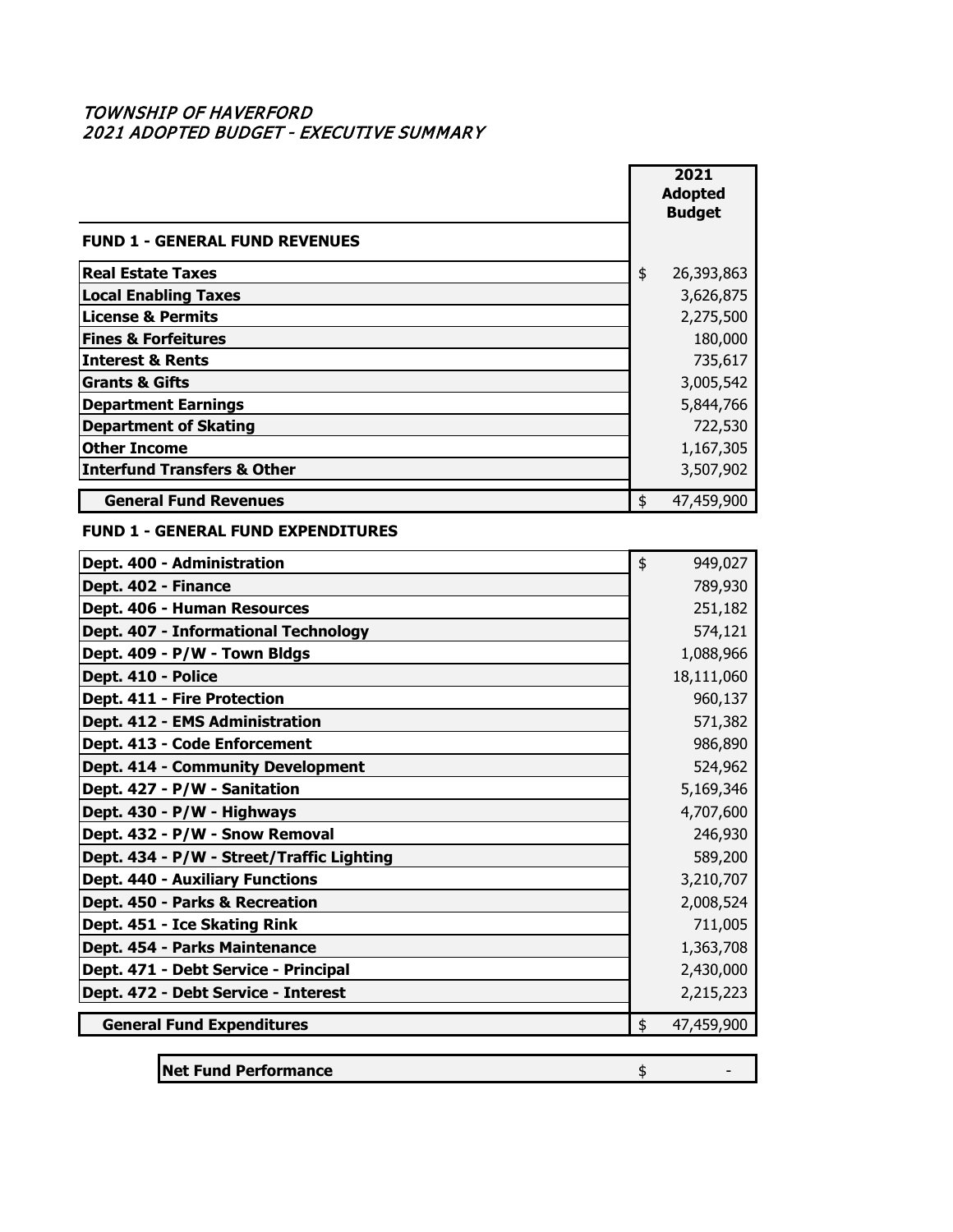|                                        | 2021<br><b>Adopted</b><br><b>Budget</b> |            |
|----------------------------------------|-----------------------------------------|------------|
| <b>FUND 1 - GENERAL FUND REVENUES</b>  |                                         |            |
| <b>Real Estate Taxes</b>               | \$                                      | 26,393,863 |
| <b>Local Enabling Taxes</b>            |                                         | 3,626,875  |
| <b>License &amp; Permits</b>           |                                         | 2,275,500  |
| <b>Fines &amp; Forfeitures</b>         |                                         | 180,000    |
| <b>Interest &amp; Rents</b>            |                                         | 735,617    |
| <b>Grants &amp; Gifts</b>              |                                         | 3,005,542  |
| <b>Department Earnings</b>             |                                         | 5,844,766  |
| <b>Department of Skating</b>           |                                         | 722,530    |
| <b>Other Income</b>                    |                                         | 1,167,305  |
| <b>Interfund Transfers &amp; Other</b> |                                         | 3,507,902  |
|                                        |                                         |            |
| <b>General Fund Revenues</b>           | \$                                      | 47,459,900 |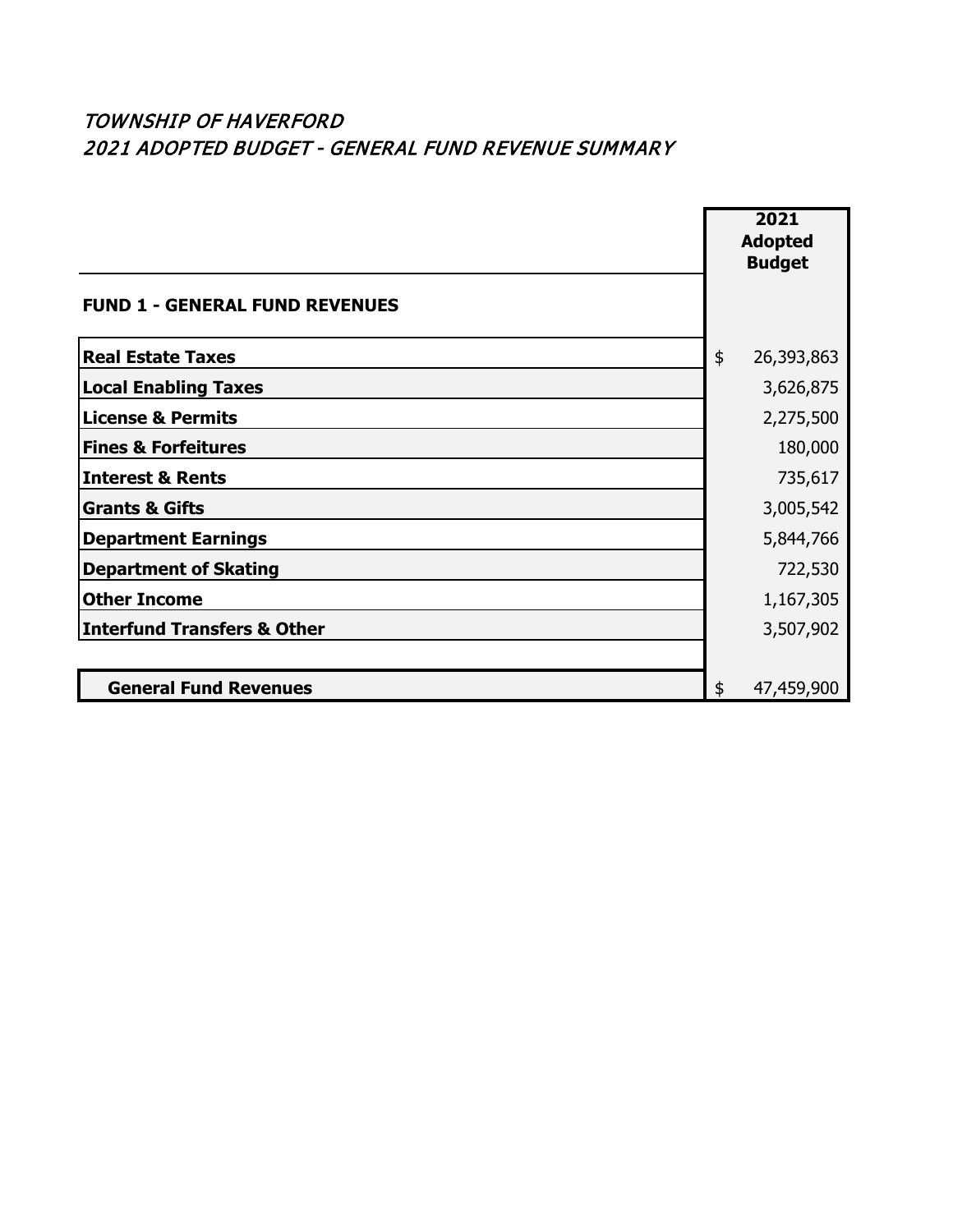|                                                                                                                                                                                                                                                                                                                                                                                                                                                                                                                                                                    | 2021<br><b>Adopted</b><br><b>Budget</b>                                                                                                                          |
|--------------------------------------------------------------------------------------------------------------------------------------------------------------------------------------------------------------------------------------------------------------------------------------------------------------------------------------------------------------------------------------------------------------------------------------------------------------------------------------------------------------------------------------------------------------------|------------------------------------------------------------------------------------------------------------------------------------------------------------------|
| <b>FUND 1 - GENERAL FUND REVENUES</b>                                                                                                                                                                                                                                                                                                                                                                                                                                                                                                                              |                                                                                                                                                                  |
| Dept 300 - Real Estate Taxes<br>3000.01 R E Taxes Discount Current Year<br>3001.01 R E Taxes Penalty Current Year<br>3004.01 R E Taxes Liened<br>3005.01 R E Taxes Interim                                                                                                                                                                                                                                                                                                                                                                                         | \$<br>26,003,346<br>80,517<br>250,000<br>60,000                                                                                                                  |
| <b>Real Estate Taxes Total</b>                                                                                                                                                                                                                                                                                                                                                                                                                                                                                                                                     | 26,393,863                                                                                                                                                       |
| Dept 310 - Local Enabling Taxes<br>3101.01 Mercantile Tax<br>3103.01 R E Deed Transfer Tax<br>3104.01 Business Privilege Tax<br>3105.01 Local Services Tax                                                                                                                                                                                                                                                                                                                                                                                                         | 716,875<br>1,225,000<br>1,085,000<br>600,000                                                                                                                     |
| <b>Local Enabling Taxes Total</b>                                                                                                                                                                                                                                                                                                                                                                                                                                                                                                                                  | 3,626,875                                                                                                                                                        |
| Dept 320 - Licenses & Permits<br>3201.01 Bldg & Grading Permits<br>3202.01 Trade License Fees<br>3204.01 Electrical Permit Fees<br>3207.01 Zoning Hearing Fee<br>3209.01 Health Permit Fees<br>3211.01 Housing License Fees<br>3212.01 Plumbing Permit Fees<br>3215.01 Highway & Pole Permits<br>3216.01 Miscellaneous Planning<br>3217.01 Miscellaneous Permits<br>3218.01 Cable TV Franchise Fees<br>3219.01 Amusement License Fees<br>3221.01 Storm Water Management<br>3222.01 Commercial Plan Review<br>3241.01 U & O Certificates<br>3251.01 Fire Inspection | 625,000<br>45,000<br>80,000<br>12,000<br>35,000<br>130,000<br>60,000<br>100,000<br>2,000<br>30,000<br>1,040,000<br>3,000<br>10,000<br>10,000<br>67,500<br>26,000 |
| <b>License &amp; Permits Total</b>                                                                                                                                                                                                                                                                                                                                                                                                                                                                                                                                 | 2,275,500                                                                                                                                                        |
| Dept 330 - Fines & Forfeitures<br>3302.01 Parking Meter Fines<br>3303.01 Fines - Magistrates                                                                                                                                                                                                                                                                                                                                                                                                                                                                       | 55,000<br>125,000                                                                                                                                                |
| <b>Fines &amp; Forfeitures Total</b>                                                                                                                                                                                                                                                                                                                                                                                                                                                                                                                               | 180,000                                                                                                                                                          |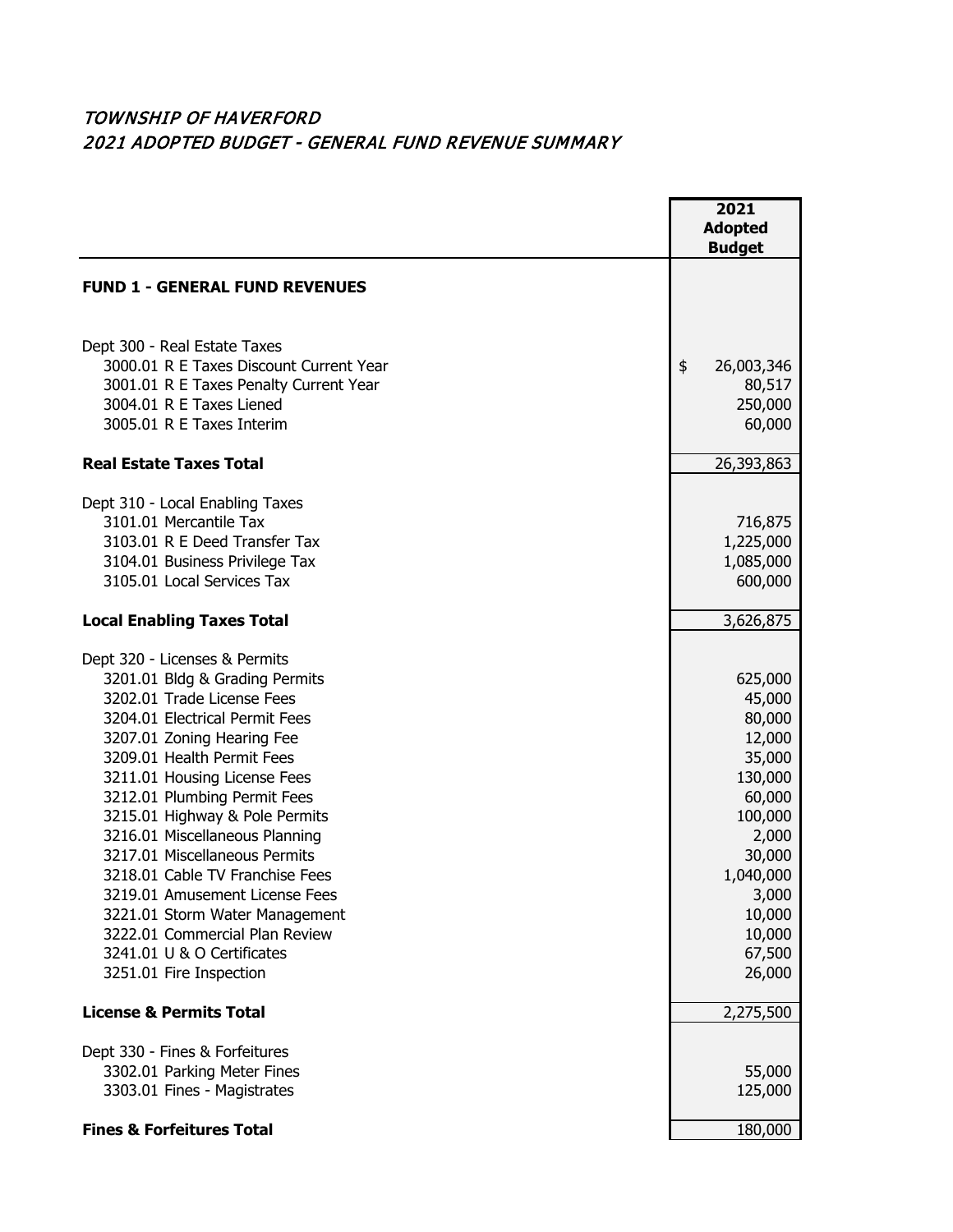|                                                                         | 2021<br><b>Adopted</b><br><b>Budget</b> |
|-------------------------------------------------------------------------|-----------------------------------------|
| Dept 340 - Interest & Rents                                             |                                         |
| 3401.01 Interest Income                                                 | 100,000                                 |
| 3404.01 Loan Repayments                                                 | 120,000                                 |
| 3420.01 Rental of Properties                                            | 491,617                                 |
| 3421.01 Bus Shelter                                                     | 24,000                                  |
| <b>Interest &amp; Rent Total</b>                                        | 735,617                                 |
| Dept 350 - Intergovernmental Revenues                                   |                                         |
| 3501.01 PURTA Refund                                                    | 28,000                                  |
| 3502.01 Penndot Contracted Snow                                         | 112,207                                 |
| 3503.01 State Police Fines                                              | 19,000                                  |
| 3505.01 State Aid Pension Act 205                                       | 1,211,500                               |
| 3506.01 State Aid Volunteer Fire                                        | 330,000                                 |
| 3507.01 State Aid Liquid Fuels                                          | 1,210,785                               |
| 3508.01 State Aid Recycling Performance                                 | 83,000                                  |
| 3509.01 Alcohol Beverage Licenses                                       | 10,000                                  |
| 3510.01 State Aid Act 147                                               | 1,050                                   |
| <b>Intergovernmental Revenues Total</b>                                 | 3,005,542                               |
| Dept 360 - Departmental Earnings                                        |                                         |
| 3601.01 Parking Stickers                                                | 13,000                                  |
| 3602.01 Meter Coin Collections                                          | 145,000                                 |
| 3603.01 Trash Fee Discount Curr Year                                    | 3,896,298                               |
| 3604.01 Trash Fee Penalty Curr Year                                     | 11,980                                  |
| 3606.01 Bulk Trash Fees                                                 | 75,000                                  |
| 3607.01 Contract Jobs By Public Works                                   | 21,500                                  |
| 3613.01 Reserve Vending Machines                                        | 1,500                                   |
| 3614.01 Recreation Programs                                             | 1,100,000                               |
| 3615.01 Haverford Day Income                                            | 36,000                                  |
| 3617.01 Real Estate Certification Fee                                   | 13,000                                  |
| 3619.01 Alarm Fees                                                      | 18,000                                  |
| 3620.01 Police Photocopy                                                | 22,000                                  |
| 3621.01 Crossing Guards - HTSD                                          | 177,592                                 |
| 3622.01 Special Police Details                                          | 115,896                                 |
| 3624.01 Police Application Fee                                          | 3,000                                   |
| 3625.01 Livescan Fees                                                   | 20,000                                  |
| 3626.01 Police Towing Admin Fee                                         | 19,000                                  |
| 3627.01 Police Fingerprinting Fee<br>3630.01 Emergency Medical Services | 6,000<br>150,000                        |
| <b>Department Earnings Total</b>                                        | 5,844,766                               |
|                                                                         |                                         |
| Department of Skating                                                   |                                         |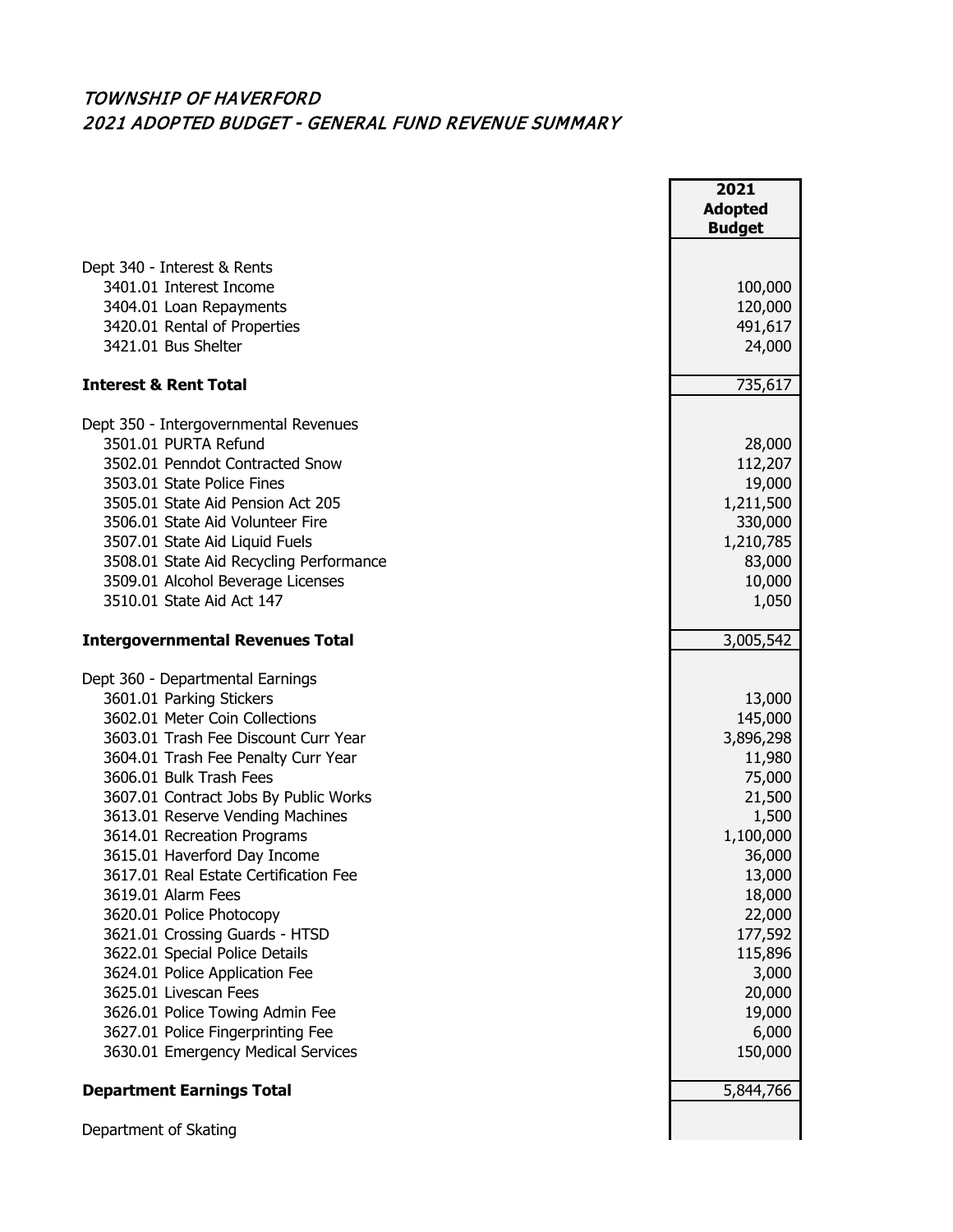|                                              | 2021             |
|----------------------------------------------|------------------|
|                                              | <b>Adopted</b>   |
|                                              | <b>Budget</b>    |
| 3631.01 Public Skating                       | 35,000           |
| 3632.01 Group Rental Income                  | 15,000           |
| 3633.01 Skate Rental Fees                    | 6,500            |
| 3634.01 Space Rentals                        | 23,280           |
| 3636.01 Free Style                           | 40,000           |
| 3639.01 Miscellaneous Sales                  | 1,750            |
| 3640.01 ICSHL Gate & Ice                     | 50,000           |
| 3641.01 Lessons                              | 50,000           |
| 3643.01 Pass Books                           | 8,000            |
| 3646.01 Game Room Commissions                | 2,500            |
| 3651.01 Vending Machine Sales                | 3,500            |
| 3652.01 Summer Hockey Programs               | 60,000           |
| 3653.01 Private Ice Rental                   | 35,000           |
| 3654.01 Advertising                          | 10,000           |
| 3656.01 Winter Hockey Programs               | 370,000          |
| 3657.01 Open Hockey                          | 12,000           |
|                                              |                  |
| <b>Department of Skating Total</b>           | 722,530          |
|                                              |                  |
| Dept 370 - Other                             |                  |
| 3702.01 Miscellaneous Items                  | 355,000          |
| 3703.01 Library Reimb Health Benefits        | 132,769          |
| 3704.01 Library Reimb GTL                    | 2,450            |
| 3705.01 Library Reimb Pension Costs          | 59,173           |
| 3706.01 Employee/Retiree Reimb: Health       | 541,713          |
| 3707.01 Employee/Retiree Reimb: Life         | 2,700            |
| 3710.01 Workers Compensation Refund          | 70,000           |
| 3721.01 Sale of Recycled Materials           | 3,500            |
|                                              |                  |
| <b>Other Income Total</b>                    | 1,167,305        |
|                                              |                  |
| Dept 390 - Interfund Transfers & Other       |                  |
| 3920.01 Sewer Fund Reimbursement             | 600,000          |
| 3999.01 Fund Balance Forward                 | 2,907,902        |
|                                              |                  |
| <b>Interfund Transfers &amp; Other Total</b> | 3,507,902        |
|                                              |                  |
| <b>General Fund Revenues</b>                 | 47,459,900<br>\$ |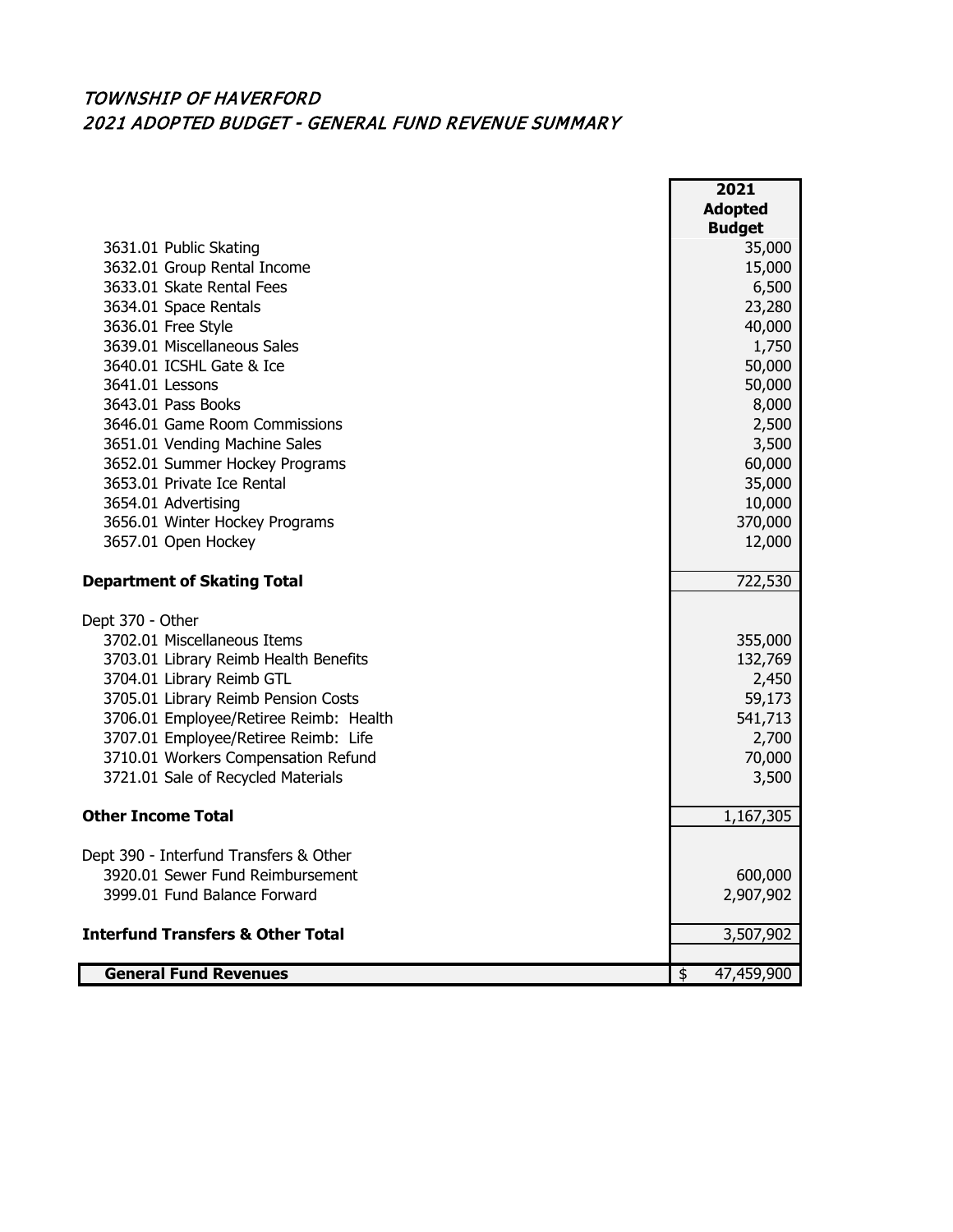#### TOWNSHIP OF HAVERFORD 2021 ADOPTED BUDGET - GENERAL FUND EXPENDITURES

|                                           | 2021<br><b>Adopted</b><br><b>Budget</b> |
|-------------------------------------------|-----------------------------------------|
| <b>FUND 1 - GENERAL FUND EXPENDITURES</b> |                                         |
| Dept. 400 - Administration                | \$<br>949,027                           |
| Dept. 402 - Finance                       | 789,930                                 |
| Dept. 406 - Human Resources               | 251,182                                 |
| <b>Dept. 407 - Information Technology</b> | 574,121                                 |
| Dept. 409 - P/W - Town Bldgs              | 1,088,966                               |
| Dept. 410 - Police                        | 18,111,060                              |
| Dept. 411 - Fire Protection               | 960,137                                 |
| Dept. 412 - EMS Administration            | 571,382                                 |
| Dept. 413 - Code Enforcement              | 986,890                                 |
| <b>Dept. 414 - Community Development</b>  | 524,962                                 |
| Dept. 427 - P/W - Sanitation              | 5,169,346                               |
| Dept. 430 - P/W - Highways                | 4,707,600                               |
| Dept. 432 - P/W - Snow Removal            | 246,930                                 |
| Dept. 434 - P/W - Street/Traffic Lighting | 589,200                                 |
| <b>Dept. 440 - Auxiliary Functions</b>    | 3,210,707                               |
| Dept. 450 - Parks & Recreation            | 2,008,524                               |
| Dept. 451 - Ice Skating Rink              | 711,005                                 |
| Dept. 454 - Parks Maintenance             | 1,363,708                               |
| Dept. 471 - Debt Service - Principal      | 2,430,000                               |
| Dept. 472 - Debt Service - Interest       | 2,215,223                               |
|                                           |                                         |
| <b>General Fund Expenditures</b>          | 47,459,900<br>\$                        |

| <b>Net Fund Performance</b> |  |
|-----------------------------|--|
|                             |  |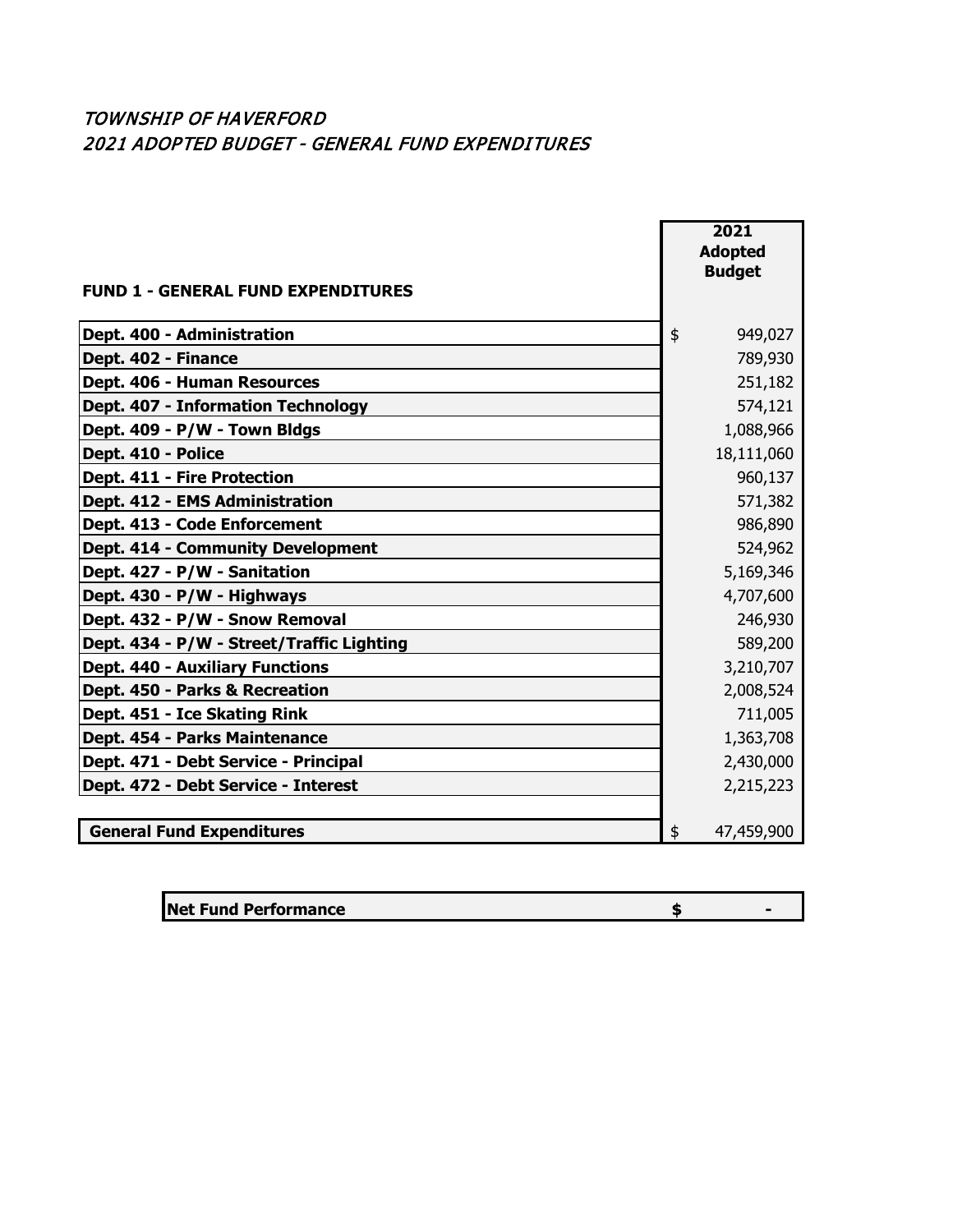#### TOWNSHIP OF HAVERFORD - ADMINISTRATION DEPARTMENT 2021 ADOPTED BUDGET - GENERAL FUND EXPENDITURES

|                                                                                                                                                                                                                                                                                                                                                                                                                                                                                                                                                                                                                                                                                                                                                                                                                                                                  | 2021<br><b>Adopted</b><br><b>Budget</b>                                                                                                                                                                                                                           |
|------------------------------------------------------------------------------------------------------------------------------------------------------------------------------------------------------------------------------------------------------------------------------------------------------------------------------------------------------------------------------------------------------------------------------------------------------------------------------------------------------------------------------------------------------------------------------------------------------------------------------------------------------------------------------------------------------------------------------------------------------------------------------------------------------------------------------------------------------------------|-------------------------------------------------------------------------------------------------------------------------------------------------------------------------------------------------------------------------------------------------------------------|
| <b>FUND 1 - GENERAL FUND EXPENDITURES</b>                                                                                                                                                                                                                                                                                                                                                                                                                                                                                                                                                                                                                                                                                                                                                                                                                        |                                                                                                                                                                                                                                                                   |
| <b>Department 400 - Administration</b>                                                                                                                                                                                                                                                                                                                                                                                                                                                                                                                                                                                                                                                                                                                                                                                                                           |                                                                                                                                                                                                                                                                   |
| 1201.02 Wages - Full Time<br>1202.02 Wages - Elected Officials<br>1209.02 Wages - Perfect Attendence<br>1500.02 Life Insurance<br>1505.02 Health Benefits<br>1510.02 Rx/Dental/Vision/LTD<br>1515.02 Pension Fund<br>1520.02 Workers Compensation<br>1900.02 Social Security<br>1901.02 Medicare<br>2000.02 Miscellaneous Expense<br>2001.02 Commissioners Expense<br>2002.02 Office Supplies<br>2101.02 Postage Expense<br>2102.02 Ordinance Book Updates<br>2106.02 Advertising<br>2216.02 Bonding Insurance - Twp Mgr<br>2600.02 Assoc Dues & Memberships<br>2602.02 Training<br>2902.02 Legal Expenses<br>2903.02 Professional Fees & Special Cases<br>3000.02 Communications<br>4000.02 Copier Lease/Maintenance<br>4106.02 Public Officers Liability Insurance<br>4117.02 Vehicle Insurance<br>5100.02 Vehicle Fuel Expense<br>5107.02 Vehicle Maintenance | \$<br>301,283<br>30,600<br>750<br>1,750<br>227,839<br>69,501<br>38,112<br>15,676<br>17,523<br>4,823<br>4,775<br>60,350<br>3,000<br>1,110<br>8,000<br>10,000<br>1,700<br>6,981<br>4,500<br>40,000<br>35,000<br>4,500<br>1,041<br>55,240<br>2,141<br>1,332<br>1,500 |
| <b>Administration Total</b>                                                                                                                                                                                                                                                                                                                                                                                                                                                                                                                                                                                                                                                                                                                                                                                                                                      | \$<br>949,027                                                                                                                                                                                                                                                     |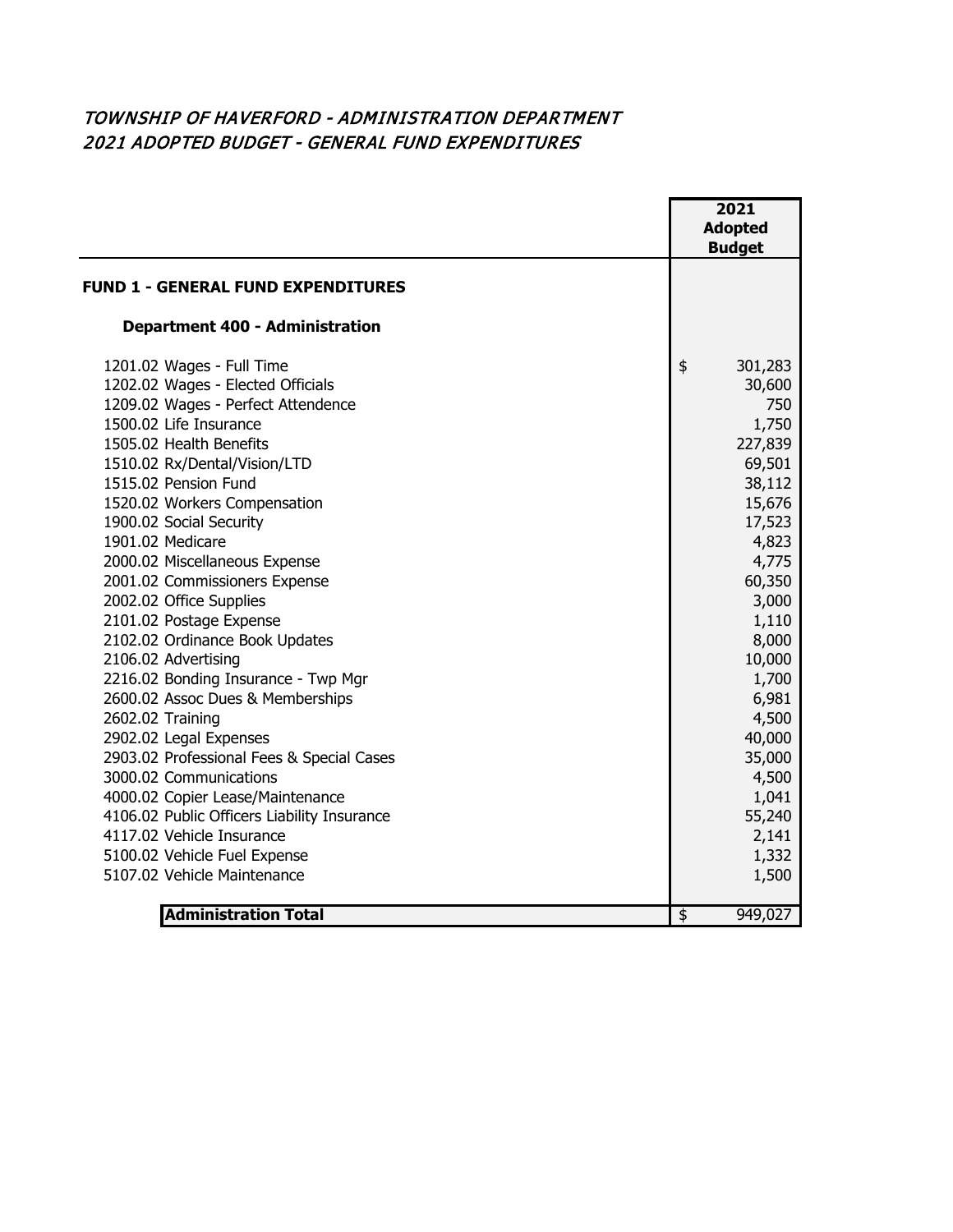## TOWNSHIP OF HAVERFORD - FINANCE DEPARTMENT 2021 ADOPTED BUDGET - GENERAL FUND EXPENDITURES

|                                              | 2021<br><b>Adopted</b><br><b>Budget</b> |
|----------------------------------------------|-----------------------------------------|
| <b>FUND 1 - GENERAL FUND EXPENDITURES</b>    |                                         |
| <b>Department 402 - Finance</b>              |                                         |
| 1201.02 Wages - Full Time                    | \$<br>347,940                           |
| 1204.02 Wages - Part Time                    | 13,043                                  |
| 1209.02 Wages - Perfect Attendence           | 750                                     |
| 1500.02 Life Insurance                       | 950                                     |
| 1505.02 Health Benefits                      | 78,798                                  |
| 1510.02 Rx/Dental/Vision/LTD                 | 17,486                                  |
| 1515.02 Pension Fund                         | 58,999                                  |
| 1520.02 Workers Compensation                 | 16,423                                  |
| 1900.02 Social Security                      | 21,682                                  |
| 1901.02 Medicare                             | 5,245                                   |
| 2000.02 Miscellaneous Expense                | 500                                     |
| 2002.02 Office Supplies                      | 7,000                                   |
| 2005.02 Computer Expense                     | 15,800                                  |
| 2101.02 Postage Expense                      | 6,587                                   |
| 2216.02 Bonding Insurance - Finance Director | 6,283                                   |
| 2600.02 Assoc Dues & Memberships             | 600                                     |
| 2602.02 Training                             | 3,000                                   |
| 2903.02 Professional Services - Special      | 69,300                                  |
| 2905.02 C P A Audit Expense                  | 35,000                                  |
| 3000.02 Communications                       | 4,500                                   |
| 4000.02 Copier Lease/Maintenance             | 1,231                                   |
| 4003.02 Trash Fee Rebate                     | 200                                     |
| 4500.02 Tax Collection Fee                   | 78,613                                  |
|                                              |                                         |
| <b>Finance Total</b>                         | 789,930<br>\$                           |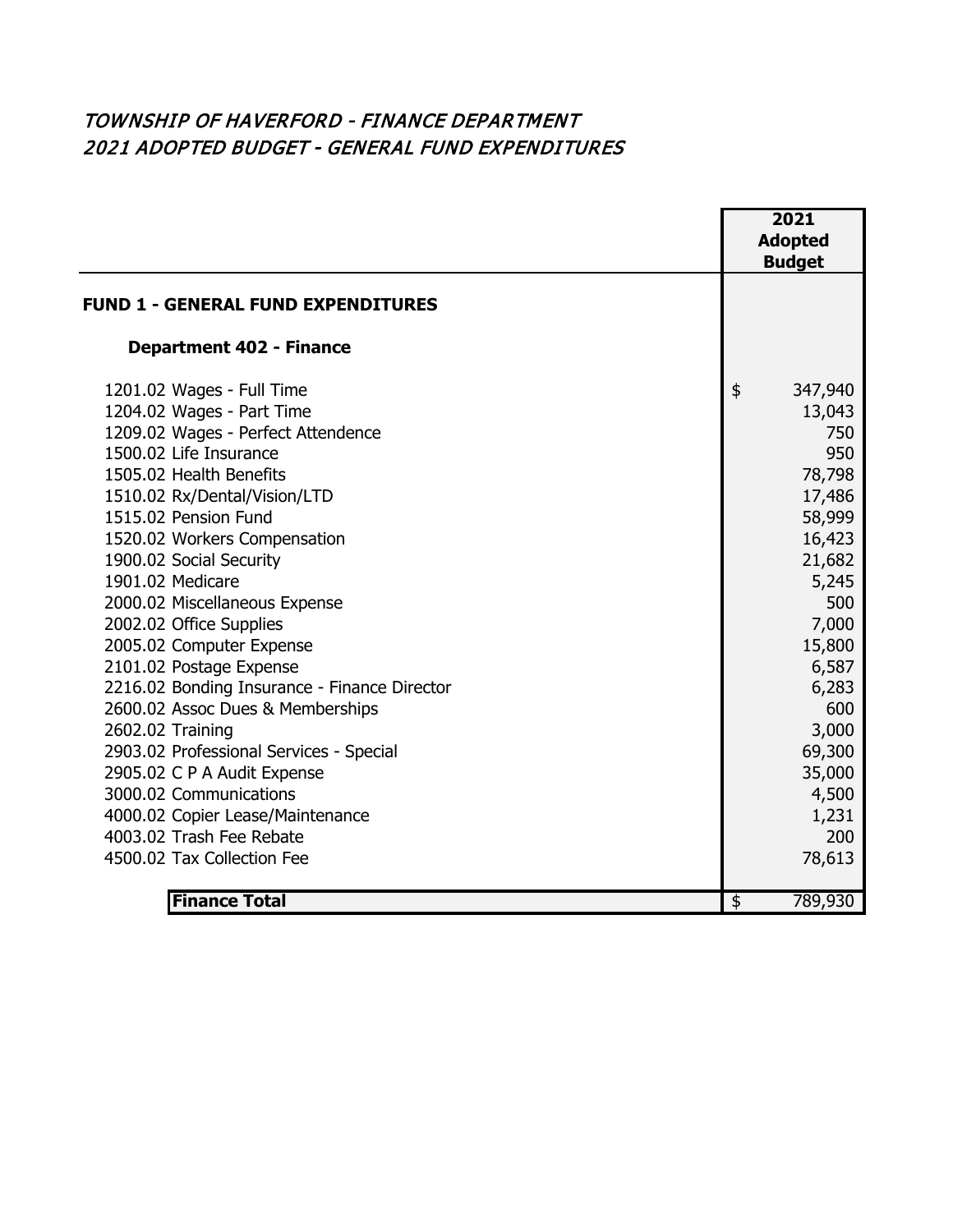## TOWNSHIP OF HAVERFORD - HUMAN RESOURCES DEPARTMENT 2021 ADOPTED BUDGET - GENERAL FUND EXPENDITURES

|                                           | 2021           |  |
|-------------------------------------------|----------------|--|
|                                           | <b>Adopted</b> |  |
|                                           | <b>Budget</b>  |  |
| <b>FUND 1 - GENERAL FUND EXPENDITURES</b> |                |  |
| <b>Department 406 - Human Resources</b>   |                |  |
| 1201.02 Wages - Full Time                 | \$<br>80,009   |  |
| 1204.02 Wages - Part Time                 | 8,866          |  |
| 1500.02 Life Insurance                    | 200            |  |
| 1505.02 Health Benefits                   | 19,679         |  |
| 1510.02 Rx/Dental/Vision/LTD              | 9,622          |  |
| 1515.02 Pension Fund                      | 27,704         |  |
| 1520.02 Workers Compensation              | 4,479          |  |
| 1900.02 Social Security                   | 5,510          |  |
| 1901.02 Medicare                          | 1,289          |  |
| 2002.02 Office Supplies                   | 1,500          |  |
| 2005.02 Computer Expense                  | 5,400          |  |
| 2101.02 Postage Expense                   | 620            |  |
| 2226.02 Admin - Dental                    | 20,313         |  |
| 2227.02 Admin - Prescription              | 22,000         |  |
| 2228.02 Admin - Vision                    | 1,750          |  |
| 2229.02 Admin - EAP                       | 5,600          |  |
| 2251.02 PA Unemploy Comp Fund             | 20,000         |  |
| 2903.02 Professional Services             | 10,000         |  |
| 3000.02 Communications                    | 1,100          |  |
| 3100.02 Civilian Drug/Background Testing  | 4,500          |  |
| 4000.02 Copier Lease/Maintenance          | 1,041          |  |
|                                           |                |  |
| <b>Human Resources Total</b>              | \$<br>251,182  |  |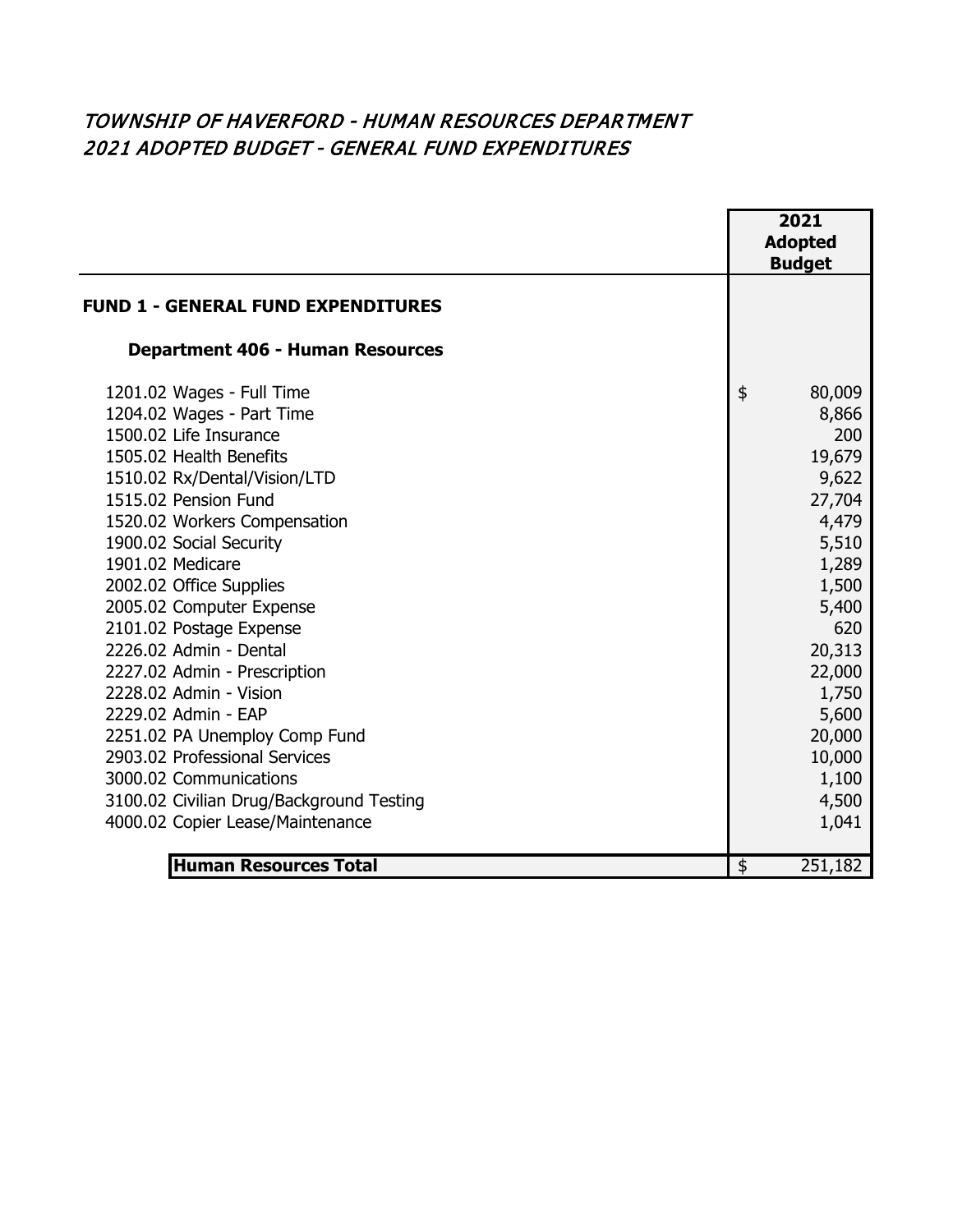## TOWNSHIP OF HAVERFORD - INFORMATION TECHNOLOGY DEPARTMENT 2021 ADOPTED BUDGET - GENERAL FUND EXPENDITURES

|                                                                                                                                                                                                                                                                                                                                                                                                                                                                                                                                | 2021<br><b>Adopted</b><br><b>Budget</b>                                                                                                                                   |
|--------------------------------------------------------------------------------------------------------------------------------------------------------------------------------------------------------------------------------------------------------------------------------------------------------------------------------------------------------------------------------------------------------------------------------------------------------------------------------------------------------------------------------|---------------------------------------------------------------------------------------------------------------------------------------------------------------------------|
| <b>FUND 1 - GENERAL FUND EXPENDITURES</b>                                                                                                                                                                                                                                                                                                                                                                                                                                                                                      |                                                                                                                                                                           |
| <b>Department 407 - Information Technology</b>                                                                                                                                                                                                                                                                                                                                                                                                                                                                                 |                                                                                                                                                                           |
| 1201.02 Wages - Full Time<br>1209.02 Wages - Perfect Attendence<br>1500.02 Life Insurance<br>1505.02 Health Benefits<br>1510.02 Rx/Dental/Vision/LTD<br>1515.02 Pension Fund<br>1520.02 Workers Compensation<br>1900.02 Social Security<br>1901.02 Medicare<br>2000.02 Miscellaneous Expense<br>2002.02 Office Supplies<br>2005.02 Computer Expense<br>2602.02 Training<br>2903.02 Professional Services<br>3000.02 Communications<br>4117.02 Vehicle Insurance<br>5100.02 Vehicle Fuel Expense<br>5107.02 Vehicle Maintenance | \$<br>341,727<br>2,475<br>900<br>78,798<br>5,819<br>32,921<br>15,676<br>20,841<br>4,991<br>2,000<br>2,000<br>45,000<br>4,000<br>4,000<br>5,000<br>2,141<br>1,332<br>2,000 |
| 9065.02 Cable Supplies<br><b>Information Technology Total</b>                                                                                                                                                                                                                                                                                                                                                                                                                                                                  | \$<br>2,500<br>574,121                                                                                                                                                    |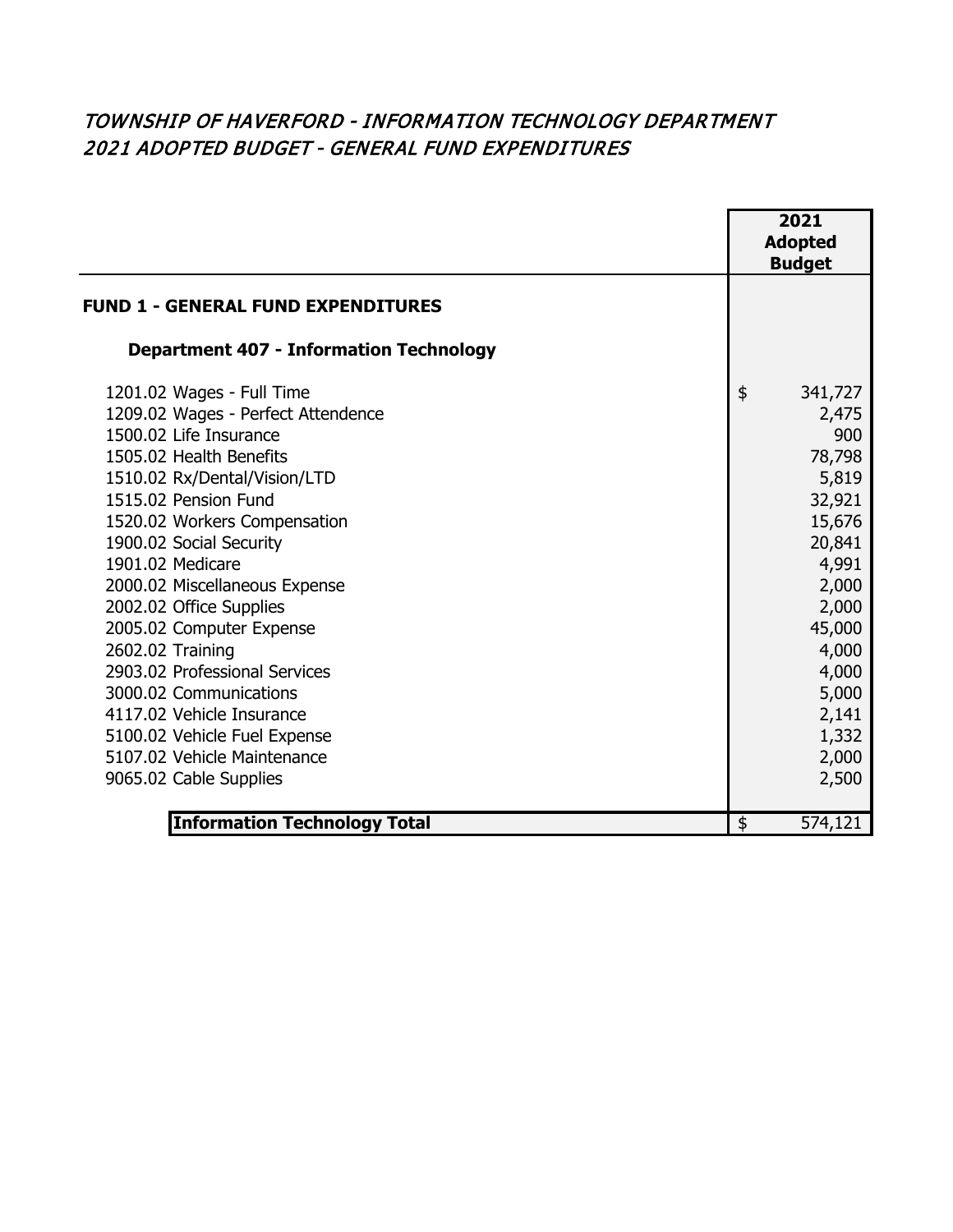## TOWNSHIP OF HAVERFORD - PUBLIC WORKS DEPT (TOWN BUILDINGS) 2021 ADOPTED BUDGET - GENERAL FUND EXPENDITURES

|                                                                                                                                                                                                                                                                                                                                                                                                                                                                                                                                                                                                | 2021<br><b>Adopted</b><br><b>Budget</b>                                                                                                                                                     |
|------------------------------------------------------------------------------------------------------------------------------------------------------------------------------------------------------------------------------------------------------------------------------------------------------------------------------------------------------------------------------------------------------------------------------------------------------------------------------------------------------------------------------------------------------------------------------------------------|---------------------------------------------------------------------------------------------------------------------------------------------------------------------------------------------|
| <b>FUND 1 - GENERAL FUND EXPENDITURES</b>                                                                                                                                                                                                                                                                                                                                                                                                                                                                                                                                                      |                                                                                                                                                                                             |
| Department 409 - P/W - Town Buildings                                                                                                                                                                                                                                                                                                                                                                                                                                                                                                                                                          |                                                                                                                                                                                             |
| 1201.02 Wages - Full Time<br>1204.02 Wages - Part Time<br>1209.02 Wages - Perfect Attendence<br>1210.02 Wages - Overtime<br>1500.02 Life Insurance<br>1505.02 Health Benefits<br>1510.02 Rx/Dental/Vision/LTD<br>1515.02 Pension Fund<br>1520.02 Workers Compensation<br>1900.02 Social Security<br>1901.02 Medicare<br>2000.02 Miscellaneous<br>2013.02 Utilities<br>2903.02 Professional Services<br>3830.02 Rent of Facilities<br>4008.02 Repairs, Maintenance, Operations<br>4010.02 Elevator Inspection/Maintenance<br>4109.02 Property & Casualty Insurance<br>4128.02 Alarm Maintenance | \$<br>270,397<br>40,587<br>2,250<br>1,000<br>875<br>55,501<br>34,771<br>112,240<br>14,183<br>19,483<br>4,556<br>5,060<br>115,000<br>52,500<br>15,000<br>61,400<br>2,040<br>265,203<br>1,920 |
| 6000.02 Minor Equipment                                                                                                                                                                                                                                                                                                                                                                                                                                                                                                                                                                        | 15,000                                                                                                                                                                                      |
| <b>P/W - Town Buildings Total</b>                                                                                                                                                                                                                                                                                                                                                                                                                                                                                                                                                              | \$<br>1,088,966                                                                                                                                                                             |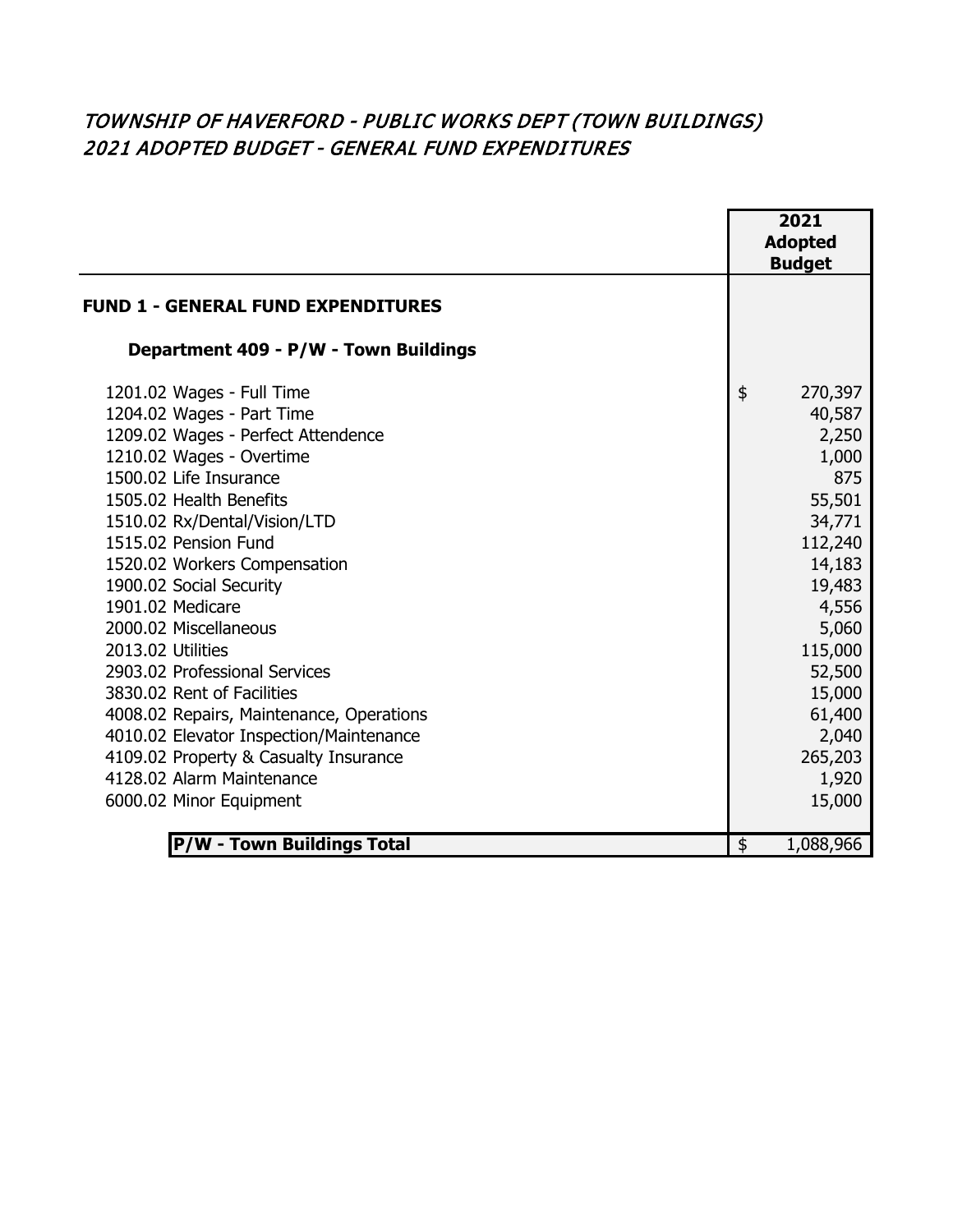#### TOWNSHIP OF HAVERFORD - POLICE DEPARTMENT 2021 ADOPTED BUDGET - GENERAL FUND EXPENDITURES

|                                                                                                                                                                                                                                                                                                                                                                                                                                                                                                                                                                                                                                                                                                                                                                                                                                                                                                                                                                                                                                                                                                      |               | 2021<br><b>Adopted</b>                                                                                                                                                                                                                                                                                                                    |
|------------------------------------------------------------------------------------------------------------------------------------------------------------------------------------------------------------------------------------------------------------------------------------------------------------------------------------------------------------------------------------------------------------------------------------------------------------------------------------------------------------------------------------------------------------------------------------------------------------------------------------------------------------------------------------------------------------------------------------------------------------------------------------------------------------------------------------------------------------------------------------------------------------------------------------------------------------------------------------------------------------------------------------------------------------------------------------------------------|---------------|-------------------------------------------------------------------------------------------------------------------------------------------------------------------------------------------------------------------------------------------------------------------------------------------------------------------------------------------|
|                                                                                                                                                                                                                                                                                                                                                                                                                                                                                                                                                                                                                                                                                                                                                                                                                                                                                                                                                                                                                                                                                                      |               | <b>Budget</b>                                                                                                                                                                                                                                                                                                                             |
| <b>FUND 1 - GENERAL FUND EXPENDITURES</b>                                                                                                                                                                                                                                                                                                                                                                                                                                                                                                                                                                                                                                                                                                                                                                                                                                                                                                                                                                                                                                                            |               |                                                                                                                                                                                                                                                                                                                                           |
| <b>Department 410 - Police</b>                                                                                                                                                                                                                                                                                                                                                                                                                                                                                                                                                                                                                                                                                                                                                                                                                                                                                                                                                                                                                                                                       |               |                                                                                                                                                                                                                                                                                                                                           |
| 1209.02 Wages - Perfect Attendence<br>1250.02 Wages - Chief & Deputy<br>1251.02 Wages - Lieutenants<br>1252.02 Wages - Sargeants<br>1253.02 Wages - Patrol<br>1254.02 Wages - Special Details<br>1255.02 Wages - Night Differential<br>1256.02 Wages - Festive Holiday<br>1257.02 Wages - Police Longevity<br>1258.02 Wages - Police Unused Sick<br>1259.02 Wages - Police Overtime<br>1260.02 Wages - Police Admin<br>1263.02 Wages - Meter Enforcement<br>1264.02 Wages - Crossing Guards<br>1265.02 Wages - Police Info Assistants<br>1267.02 Wages - Civilian Overtime<br>1268.02 Wages - Animal Control<br>1500.02 Life Insurance<br>1501.02 Life Insurance - Police<br>1502.02 Life Insurance - Retired<br>1505.02 Health Benefits<br>1506.02 Health Benefits - Police<br>1507.02 Health Benefits - Retired Police<br>1510.02 Rx/Dental/Vision/LTD<br>1511.02 Rx/Dental/Vision/LTD - Police<br>1512.02 Rx/Dental/Vision - Retired Police<br>1515.02 Pension Fund<br>1516.02 Pension Fund - Police<br>1520.02 Workers Compensation<br>1525.02 Death Service Benefits<br>1900.02 Social Security | $\frac{4}{5}$ | 4,500<br>312,096<br>345,897<br>1,154,116<br>5,028,344<br>100,000<br>265,500<br>105,125<br>698,815<br>164,247<br>185,000<br>284,461<br>51,230<br>313,546<br>62,140<br>2,000<br>57,386<br>1,425<br>27,850<br>6,775<br>149,041<br>1,527,003<br>702,037<br>40,090<br>281,158<br>660,093<br>141,096<br>3,784,770<br>419,448<br>1,887<br>47,787 |
| 1901.02 Medicare<br>2000.02 Miscellaneous Expenses                                                                                                                                                                                                                                                                                                                                                                                                                                                                                                                                                                                                                                                                                                                                                                                                                                                                                                                                                                                                                                                   |               | 132,449<br>32,000                                                                                                                                                                                                                                                                                                                         |
| 2002.02 Office Supplies                                                                                                                                                                                                                                                                                                                                                                                                                                                                                                                                                                                                                                                                                                                                                                                                                                                                                                                                                                                                                                                                              |               | 7,000                                                                                                                                                                                                                                                                                                                                     |
| 2003.02 Office Equipment & Furniture                                                                                                                                                                                                                                                                                                                                                                                                                                                                                                                                                                                                                                                                                                                                                                                                                                                                                                                                                                                                                                                                 |               | 6,000                                                                                                                                                                                                                                                                                                                                     |
| 2101.02 Postage Expenses                                                                                                                                                                                                                                                                                                                                                                                                                                                                                                                                                                                                                                                                                                                                                                                                                                                                                                                                                                                                                                                                             |               | 2,660                                                                                                                                                                                                                                                                                                                                     |
| 2502.02 Animal Control                                                                                                                                                                                                                                                                                                                                                                                                                                                                                                                                                                                                                                                                                                                                                                                                                                                                                                                                                                                                                                                                               |               | 7,000                                                                                                                                                                                                                                                                                                                                     |
| 2600.02 Assoc Dues & Memberships                                                                                                                                                                                                                                                                                                                                                                                                                                                                                                                                                                                                                                                                                                                                                                                                                                                                                                                                                                                                                                                                     |               | 4,000                                                                                                                                                                                                                                                                                                                                     |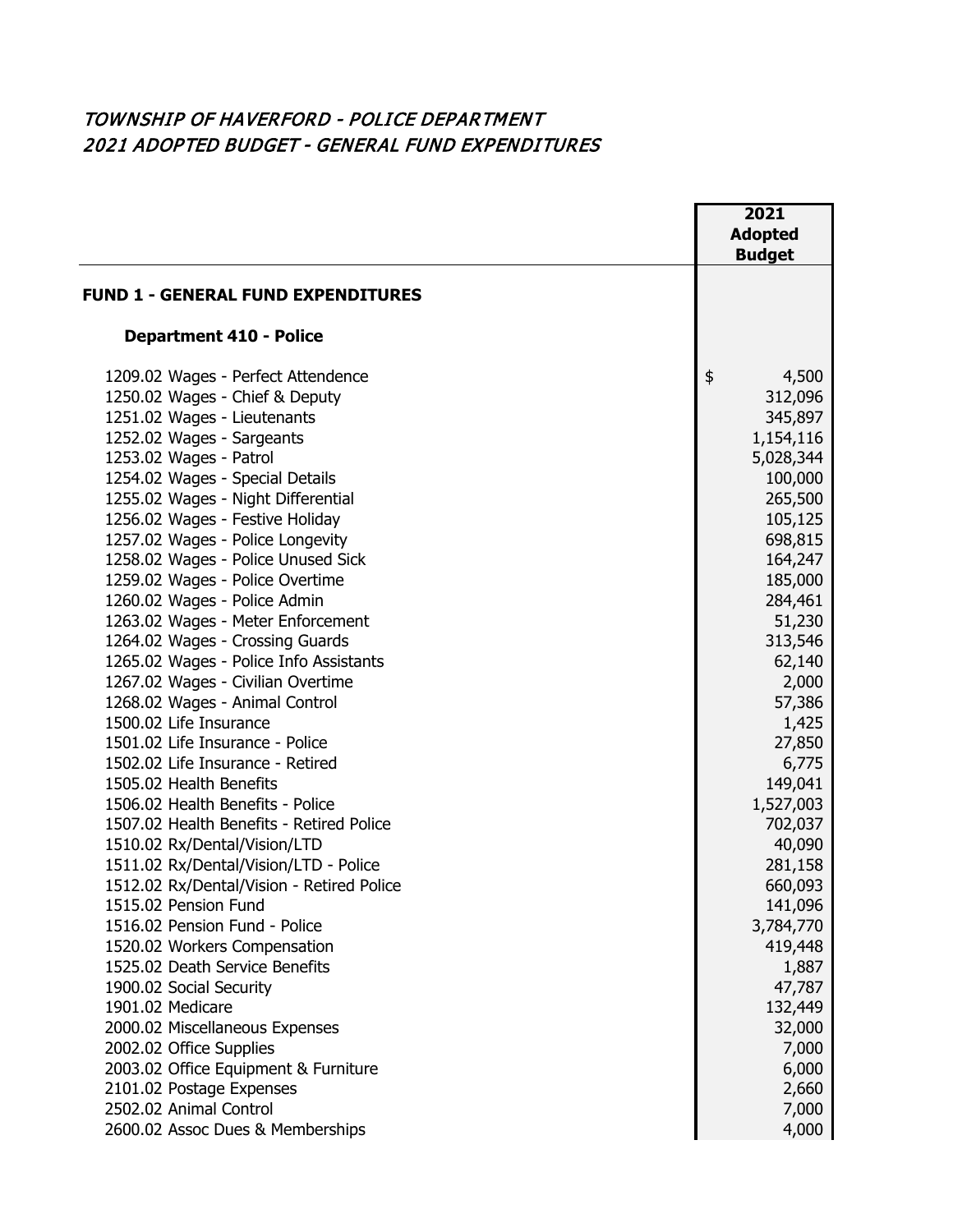#### TOWNSHIP OF HAVERFORD - POLICE DEPARTMENT 2021 ADOPTED BUDGET - GENERAL FUND EXPENDITURES

|                                           | 2021                                  |
|-------------------------------------------|---------------------------------------|
|                                           | <b>Adopted</b>                        |
|                                           | <b>Budget</b>                         |
|                                           |                                       |
| <b>FUND 1 - GENERAL FUND EXPENDITURES</b> |                                       |
| 2601.02 Publications & Subscriptions      | 4,500                                 |
| 2602.02 Training                          | 35,000                                |
| 2803.02 Uniform Regular                   | 65,000                                |
| 2807.02 Uniform Maintenance               | 18,000                                |
| 2902.02 Legal Expenses                    | 5,000                                 |
| 3000.02 Communications                    | 52,000                                |
| 3001.02 Radio Rent/Maintenance            | 21,852                                |
| 4000.02 Copier Lease/Maintenance          | 8,251                                 |
| 4117.02 Vehicle Insurance                 | 57,807                                |
| 4124.02 Police Professional Insurance     | 65,866                                |
| 5100.02 Vehicle Fuel Expense              | 126,812                               |
| 5107.02 Vehicle Maintenance               | 120,000                               |
| 5500.02 Vehicle Accidents                 | 5,000                                 |
| 6000.02 Minor Equipment                   | 20,000                                |
| 6103.02 Weapons/Ammunition/Pistol Range   | 25,000                                |
| 6108.02 Drug Testing                      | 15,000                                |
| 6109.02 Photography                       | 5,000                                 |
| 6111.02 Arbitration                       | 5,000                                 |
| 6112.02 Civil Service Commission          | 3,000                                 |
| 6113.02 Parking Meter Maintenance         | 8,000                                 |
| 6115.02 Auto Purchase Expense             | 225,000                               |
| 6120.02 Body Armor                        | 20,000                                |
| 6122.02 Printing Expenses                 | 3,500                                 |
| 6125.02 Live Scan Maintenance             | 50,000                                |
| 6141.02 Canine Development                | 25,000                                |
| 6142.02 Community Service                 | 2,500                                 |
| 9219.02 Credit Card Processing            | 3,000                                 |
|                                           |                                       |
| <b>Police Total</b>                       | $\overline{\mathbf{e}}$<br>18,111,060 |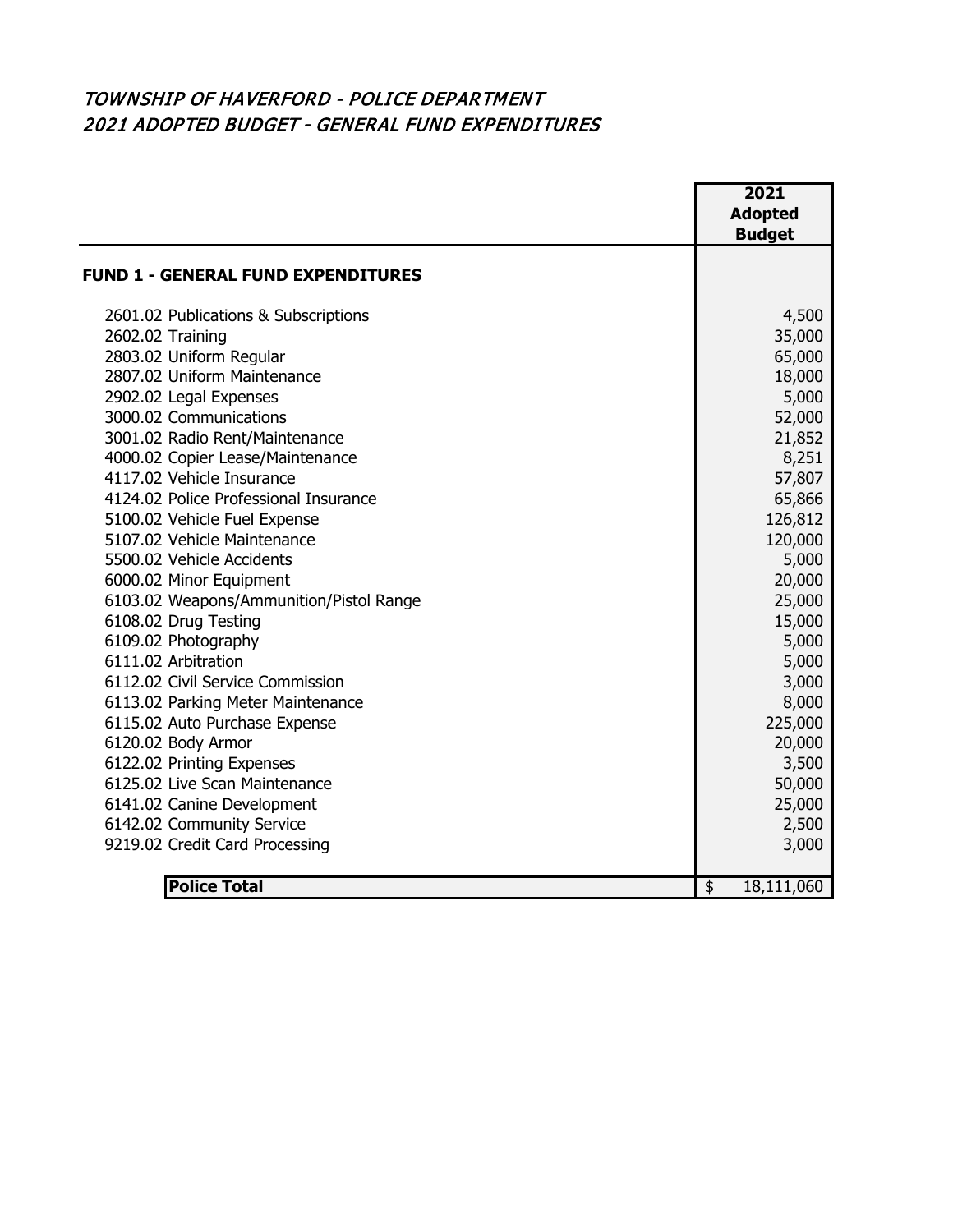## TOWNSHIP OF HAVERFORD - FIRE PROTECTION DEPARTMENT 2021 ADOPTED BUDGET - GENERAL FUND EXPENDITURES

|                                                                                                                                                                                                                                                                                                                                                                                                                                                                                                                                 | 2021<br><b>Adopted</b><br><b>Budget</b>                                                                                                                          |
|---------------------------------------------------------------------------------------------------------------------------------------------------------------------------------------------------------------------------------------------------------------------------------------------------------------------------------------------------------------------------------------------------------------------------------------------------------------------------------------------------------------------------------|------------------------------------------------------------------------------------------------------------------------------------------------------------------|
| <b>FUND 1 - GENERAL FUND EXPENDITURES</b>                                                                                                                                                                                                                                                                                                                                                                                                                                                                                       |                                                                                                                                                                  |
| <b>Department 411 - Fire Protection</b>                                                                                                                                                                                                                                                                                                                                                                                                                                                                                         |                                                                                                                                                                  |
| 2016.02 Hydrant Rentals<br>2602.02 Training Expense<br>2603.02 Recruitment & Retention<br>3000.02 Communications<br>3001.02 Radio Rent/Maintenance<br>4119.02 Fire Truck Insurance<br>5100.02 Vehicle Fuel Expense<br>5107.02 Vehicle Maintenance<br>6000.02 Minor Equipment<br>9014.02 Act 205 Volunteer Fire Relief Assoc<br>9015.02 Physicals<br>9101.02 Subsidy Oakmont Fire Co<br>9102.02 Subsidy Manoa Fire Co<br>9103.02 Subsidy Llanerch Fire Co<br>9104.02 Subsidy Bonair Fire Co<br>9105.02 Subsidy Brookline Fire Co | \$<br>179,200<br>5,000<br>30,000<br>8,000<br>6,131<br>17,128<br>11,678<br>35,000<br>6,000<br>330,000<br>12,000<br>68,000<br>63,000<br>63,000<br>63,000<br>63,000 |
| <b>Fire Protection Total</b>                                                                                                                                                                                                                                                                                                                                                                                                                                                                                                    | \$<br>960,137                                                                                                                                                    |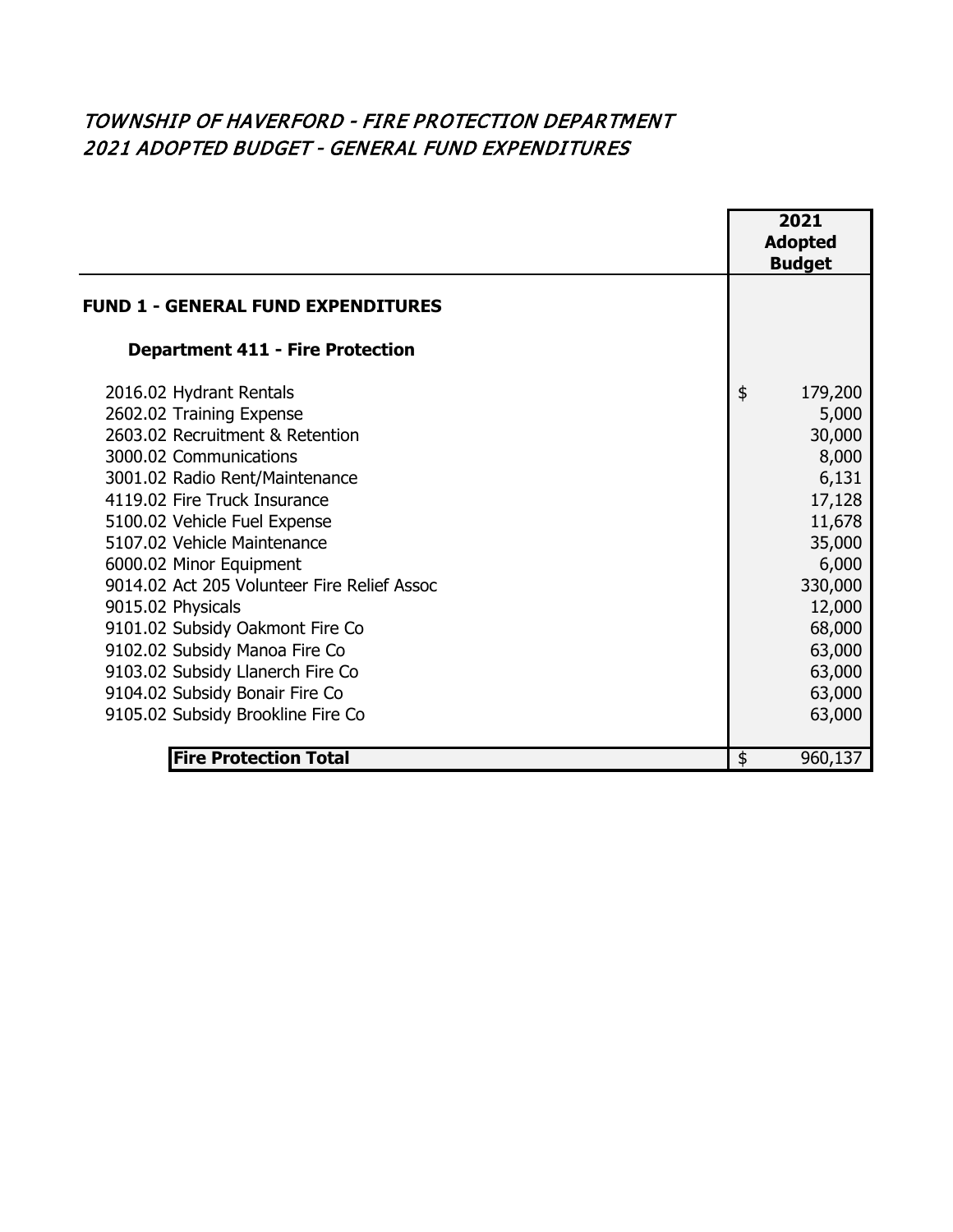## TOWNSHIP OF HAVERFORD - EMS ADMINISTRATION DEPARTMENT 2021 ADOPTED BUDGET - GENERAL FUND EXPENDITURES

|                                                                                                                                                                                                                                                                                                                                                                                                                                                                                                                                                           | 2021<br><b>Adopted</b><br><b>Budget</b>                                                                                                                                              |
|-----------------------------------------------------------------------------------------------------------------------------------------------------------------------------------------------------------------------------------------------------------------------------------------------------------------------------------------------------------------------------------------------------------------------------------------------------------------------------------------------------------------------------------------------------------|--------------------------------------------------------------------------------------------------------------------------------------------------------------------------------------|
| <b>FUND 1 - GENERAL FUND EXPENDITURES</b>                                                                                                                                                                                                                                                                                                                                                                                                                                                                                                                 |                                                                                                                                                                                      |
| <b>Department 412 - EMS Administration</b>                                                                                                                                                                                                                                                                                                                                                                                                                                                                                                                |                                                                                                                                                                                      |
| 1203.02 Wages - Paramedic FT<br>1205.02 Wages - Paramedic PT<br>1500.02 Life Insurance<br>1505.02 Health Benefits<br>1510.02 Rx/Dental/Vision/LTD<br>1515.02 Pension Fund<br>1520.02 Workers Compensation<br>1900.02 Social Security<br>1901.02 Medicare<br>2000.02 Miscellaneous Expenses<br>2002.02 Office Supplies<br>2004.02 Medical Supplies<br>2013.02 Utilities<br>2803.02 Uniforms Regular<br>2903.02 Professional Services<br>3000.02 Communications<br>4117.02 Vehicle Insurance<br>5100.02 Vehicle Fuel Expense<br>5107.02 Vehicle Maintenance | \$<br>205,885<br>7,950<br>725<br>50,564<br>49,135<br>55,408<br>9,704<br>13,258<br>3,101<br>3,500<br>1,000<br>3,500<br>3,250<br>800<br>108,000<br>9,500<br>10,705<br>20,397<br>10,000 |
| 6000.02 Minor Equipment                                                                                                                                                                                                                                                                                                                                                                                                                                                                                                                                   | 5,000                                                                                                                                                                                |
| <b>EMS Administration Total</b>                                                                                                                                                                                                                                                                                                                                                                                                                                                                                                                           | \$<br>571,382                                                                                                                                                                        |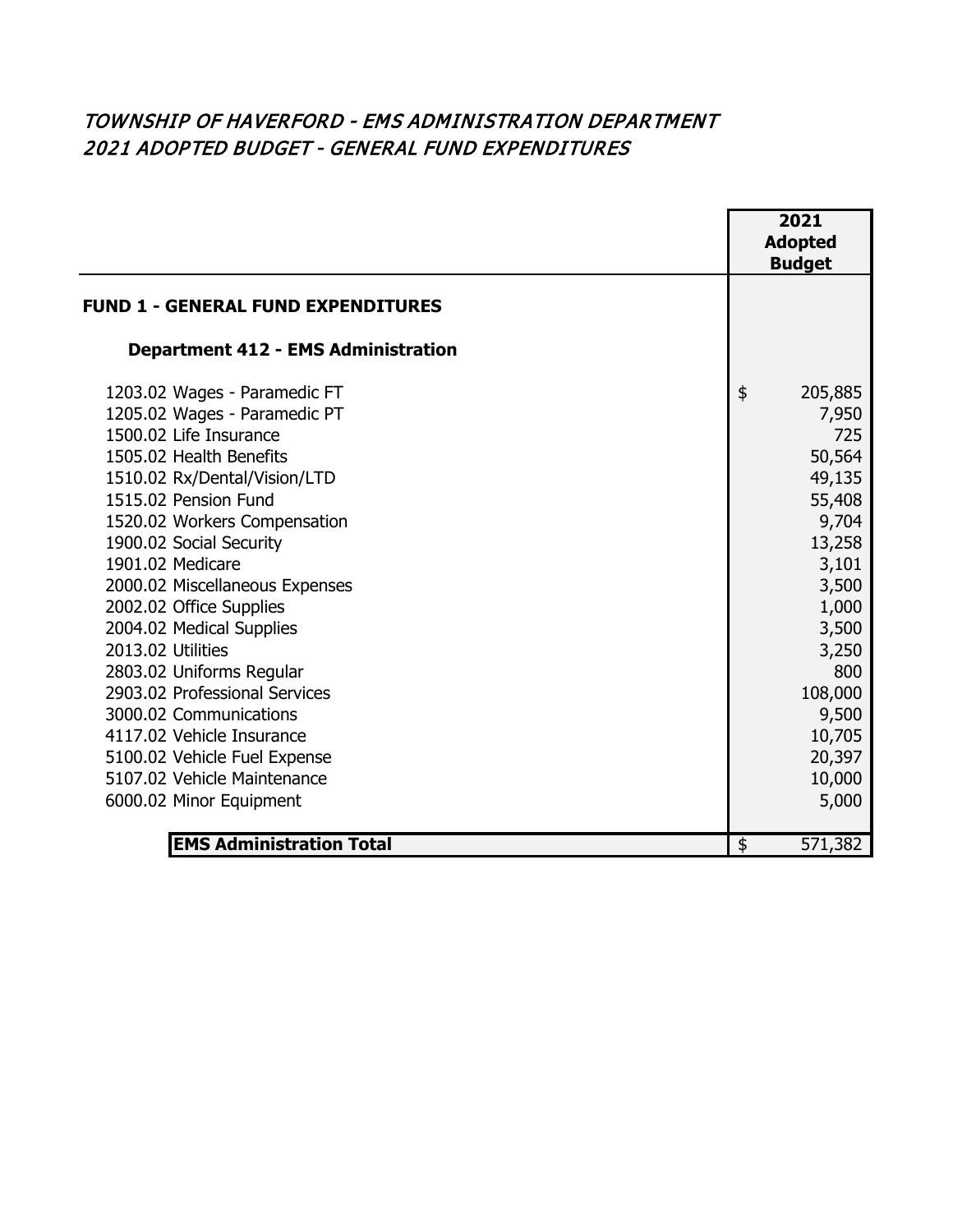#### TOWNSHIP OF HAVERFORD - CODE ENFORCEMENT DEPARTMENT 2021 ADOPTED BUDGET - GENERAL FUND EXPENDITURES

|                                                                                                                                                                                                                                                                                                                                                                                                                                                                                                                                                                                                                                                                                                                       |                           | 2021<br><b>Adopted</b><br><b>Budget</b>                                                                                                                                                                              |
|-----------------------------------------------------------------------------------------------------------------------------------------------------------------------------------------------------------------------------------------------------------------------------------------------------------------------------------------------------------------------------------------------------------------------------------------------------------------------------------------------------------------------------------------------------------------------------------------------------------------------------------------------------------------------------------------------------------------------|---------------------------|----------------------------------------------------------------------------------------------------------------------------------------------------------------------------------------------------------------------|
| <b>FUND 1 - GENERAL FUND EXPENDITURES</b>                                                                                                                                                                                                                                                                                                                                                                                                                                                                                                                                                                                                                                                                             |                           |                                                                                                                                                                                                                      |
| <b>Department 413 - Code Enforcement</b>                                                                                                                                                                                                                                                                                                                                                                                                                                                                                                                                                                                                                                                                              |                           |                                                                                                                                                                                                                      |
| 1201.02 Wages - Full Time<br>1204.02 Wages - Part Time<br>1209.02 Wages - Perfect Attendence<br>1500.02 Life Insurance<br>1505.02 Health Benefits<br>1510.02 Rx/Dental/Vision/LTD<br>1515.02 Pension Fund<br>1520.02 Workers Compensation<br>1900.02 Social Security<br>1901.02 Medicare<br>1950.02 Third Party Plan Reviews<br>2000.02 Miscellaneous Expenses<br>2002.02 Office Supplies<br>2005.02 Computer Expense<br>2101.02 Postage Expense<br>2501.02 Health Related Expense<br>2600.02 Assoc Dues & Memberships<br>2601.02 Publications & Subscriptions<br>2602.02 Training<br>2902.02 Legal expenses<br>2903.02 Professional Services - Special<br>3000.02 Communications<br>4000.02 Copier Lease/Maintenance | \$                        | 531,350<br>28,825<br>3,750<br>1,750<br>122,707<br>29,418<br>140,621<br>26,127<br>34,963<br>8,177<br>3,000<br>3,000<br>3,000<br>1,625<br>4,650<br>3,000<br>2,000<br>200<br>2,000<br>4,000<br>1,000<br>10,150<br>1,231 |
| 4117.02 Vehicle Insurance<br>5100.02 Vehicle Fuel Expense<br>5107.02 Vehicle Maintenance<br>9219.02 Credit Card Processing                                                                                                                                                                                                                                                                                                                                                                                                                                                                                                                                                                                            |                           | 8,564<br>4,782<br>4,000<br>3,000                                                                                                                                                                                     |
| <b>Code Enforcement Total</b>                                                                                                                                                                                                                                                                                                                                                                                                                                                                                                                                                                                                                                                                                         | $\overline{\mathfrak{s}}$ | 986,890                                                                                                                                                                                                              |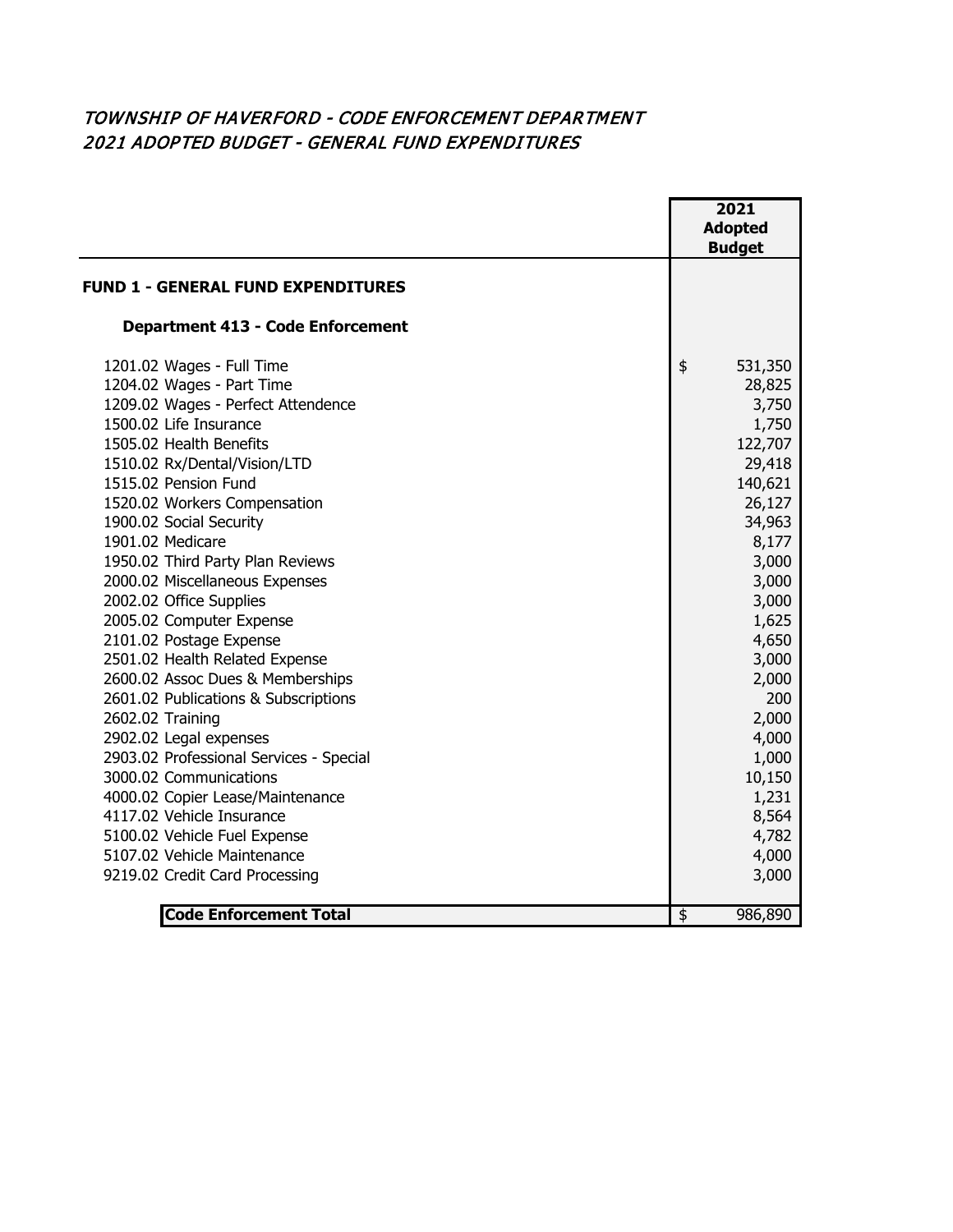#### TOWNSHIP OF HAVERFORD - COMMUNITY DEVELOPMENT DEPARTMENT 2021 ADOPTED BUDGET - GENERAL FUND EXPENDITURES

|                                                 |                         | 2021<br><b>Adopted</b> |
|-------------------------------------------------|-------------------------|------------------------|
|                                                 |                         | <b>Budget</b>          |
| <b>FUND 1 - GENERAL FUND EXPENDITURES</b>       |                         |                        |
| <b>Department 414 - Community Development</b>   |                         |                        |
| 1201.02 Wages - Full Time                       | \$                      | 119,300                |
| 1202.02 Wages - Appointed Officials             |                         | 32,500                 |
| 1204.02 Wages - Part Time                       |                         | 15,600                 |
| 1209.02 Wages - Perfect Attendence              |                         | 1,500                  |
| 1500.02 Life Insurance                          |                         | 375                    |
| 1505.02 Health Benefits                         |                         | 28,235                 |
| 1510.02 Rx/Dental/Vision/LTD                    |                         | 11,888                 |
| 1515.02 Pension Fund                            |                         | 28,856                 |
| 1520.02 Workers Compensation                    |                         | 746                    |
| 1900.02 Social Security                         |                         | 10,472                 |
| 1901.02 Medicare                                |                         | 2,449                  |
| 2000.02 Miscellaneous Expenses                  |                         | 1,000                  |
| 2002.02 Office Supplies                         |                         | 1,000                  |
| 2005.02 Computer Expense                        |                         | 5,000                  |
| 2010.02 Secretarial Minutes                     |                         | 2,750                  |
| 2101.02 Postage Expense                         |                         | 4,850                  |
| 2106.02 Advertising                             |                         | 8,000                  |
| 2211.02 Planning & Development                  |                         | 45,000                 |
| 2600.02 Assoc Dues & Memberships                |                         | 4,000                  |
| 2602.02 Training                                |                         | 1,000                  |
| 2902.02 Legal Expenses                          |                         | 25,000                 |
| 2903.02 Professional Fees - Special Cases       |                         | 150,000                |
| 2904.02 Engineering Fees                        |                         | 7,500                  |
| 2906.02 Engineering Fees - BMP Site Inspections |                         | 3,000                  |
| 3000.02 Communications                          |                         | 1,900                  |
| 4000.02 Copier Lease/Maintenance                |                         | 1,041                  |
| 9010.02 Hearing Transcripts                     |                         | 12,000                 |
| <b>Community Development Total</b>              | $\overline{\mathbf{3}}$ | 524,962                |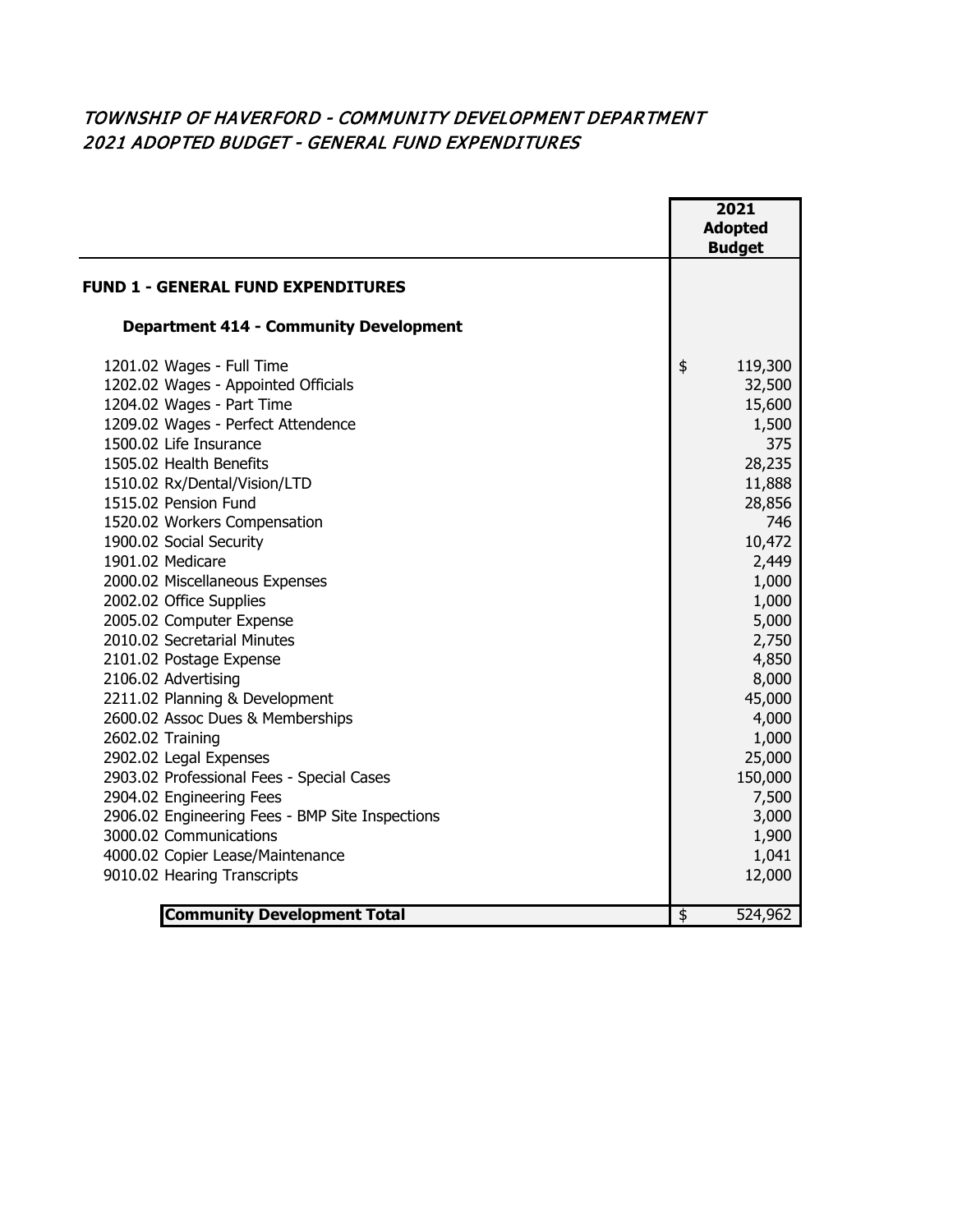## TOWNSHIP OF HAVERFORD - PUBLIC WORKS DEPARTMENT (SANITATION) 2021 ADOPTED BUDGET - GENERAL FUND EXPENDITURES

|                                           | 2021            |
|-------------------------------------------|-----------------|
|                                           | <b>Adopted</b>  |
|                                           | <b>Budget</b>   |
| <b>FUND 1 - GENERAL FUND EXPENDITURES</b> |                 |
| Department 427 - P/W - Sanitation         |                 |
|                                           |                 |
| 1201.02 Wages - Full Time                 | \$<br>1,551,376 |
| 1204.02 Wages - Part Time                 | 382,774         |
| 1209.02 Wages - Perfect Attendence        | 11,250          |
| 1210.02 Wages - Overtime                  | 1,500           |
| 1500.02 Life Insurance                    | 4,975           |
| 1505.02 Health Benefits                   | 426,376         |
| 1510.02 Rx/Dental/Vision/LTD              | 77,361          |
| 1515.02 Pension Fund                      | 507,009         |
| 1520.02 Workers Compensation              | 89,579          |
| 1900.02 Social Security                   | 120,708         |
| 1901.02 Medicare                          | 28,230          |
| 2000.02 Miscellaneous Expenses            | 2,200           |
| 2101.02 Postage Expense                   | 5,067           |
| 2770.02 Bulk Pickup Expense               | 60,000          |
| 2771.02 Recycling                         | 429,568         |
| 2772.02 Landfill/Disposal Cost            | 954,000         |
| 2803.02 Uniforms                          | 6,000           |
| 3000.02 Communications                    | 2,500           |
| 3001.02 Radio Rent/Maintenance            | 7,352           |
| 4117.02 Vehicle Insurance                 | 21,410          |
| 5100.02 Vehicle Fuel Expense              | 141,903         |
| 5107.02 Vehicle Maintenance               | 140,000         |
| 6050.02 Major Equipment                   | 196,208         |
| 9219.02 Credit Card Processing            | 2,000           |
|                                           |                 |
| <b>P/W - Sanitation Total</b>             | \$<br>5,169,346 |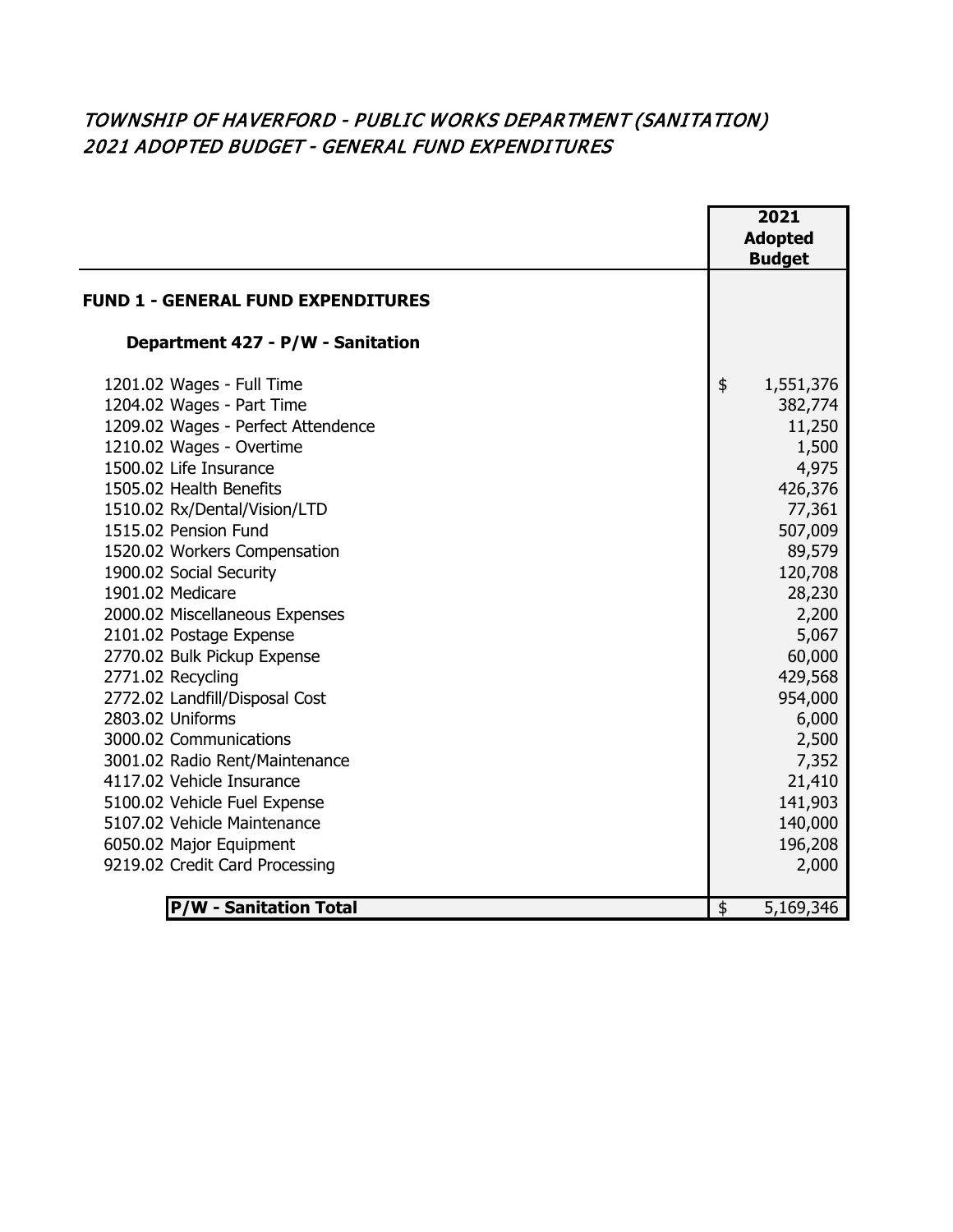## TOWNSHIP OF HAVERFORD - PUBLIC WORKS DEPARTMENT (HIGHWAYS) 2021 ADOPTED BUDGET - GENERAL FUND EXPENDITURES

|                                           | 2021            |
|-------------------------------------------|-----------------|
|                                           | <b>Adopted</b>  |
|                                           | <b>Budget</b>   |
| <b>FUND 1 - GENERAL FUND EXPENDITURES</b> |                 |
|                                           |                 |
| Department 430 - P/W - Highways           |                 |
| 1201.02 Wages - Full Time                 | \$<br>2,167,368 |
| 1204.02 Wages - Part Time                 | 129,774         |
| 1209.02 Wages - Perfect Attendence        | 10,875          |
| 1210.02 Wages - Overtime                  | 26,000          |
| 1500.02 Life Insurance                    | 6,575           |
| 1505.02 Health Benefits                   | 609,074         |
| 1510.02 Rx/Dental/Vision/LTD              | 163,410         |
| 1515.02 Pension Fund                      | 545,757         |
| 1520.02 Workers Compensation              | 106,749         |
| 1900.02 Social Security                   | 137,269         |
| 1901.02 Medicare                          | 32,103          |
| 2000.02 Miscellaneous Expenses            | 14,700          |
| 2002.02 Office Supplies                   | 3,000           |
| 2301.02 Road Materials                    | 15,000          |
| 2306.02 Signs & Road Paint                | 35,000          |
| 2308.02 Leaf Disposal                     | 60,000          |
| 2602.02 Training                          | 2,000           |
| 2730.02 Storm Sewers                      | 25,000          |
| 2803.02 Uniforms Regular                  | 7,000           |
| 2904.02 Engineering Fees                  | 47,500          |
| 3000.02 Communications                    | 12,600          |
| 3001.02 Radio Rent/Maintenance            | 11,006          |
| 3442.02 Contracted Services               | 10,000          |
| 4000.02 Copier Lease/Maintenance          | 1,041           |
| 4117.02 Vehicle Insurance                 | 59,948          |
| 4300.02 Maint & Repair Equipment          | 5,000           |
| 4301.02 Maint & Repair Facilities         | 30,000          |
| 5100.02 Vehicle Fuel Expense              | 73,101          |
| 5107.02 Vehicle Maintenance               | 100,000         |
| 6000.02 Minor Equipment                   | 15,000          |
| 6050.02 Major Equipment                   | 245,750         |
|                                           |                 |
| P/W - Highway Total                       | \$<br>4,707,600 |

 **Department 432 - P/W - Snow Removal**

**Contract Contract**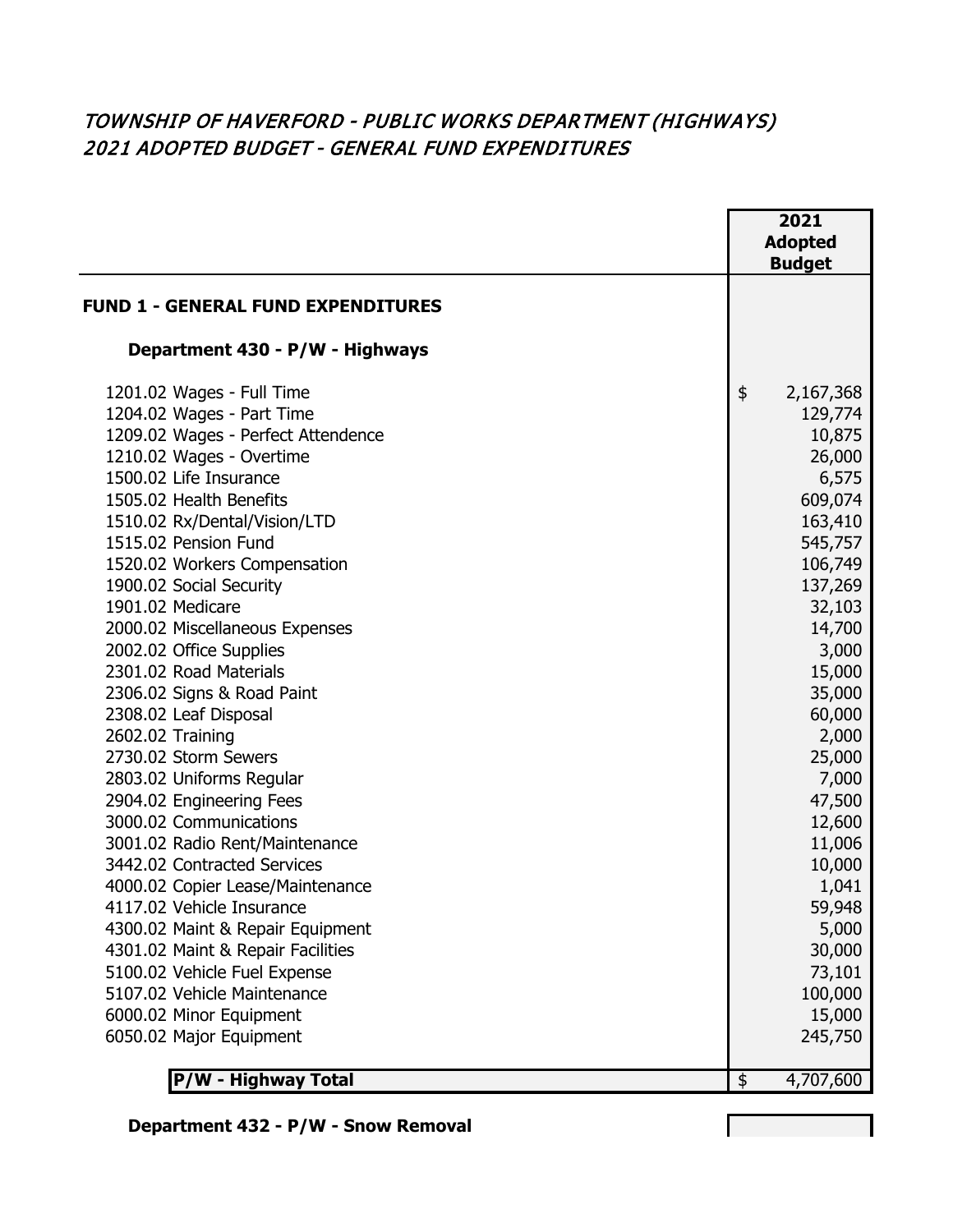## TOWNSHIP OF HAVERFORD - PUBLIC WORKS DEPARTMENT (HIGHWAYS) 2021 ADOPTED BUDGET - GENERAL FUND EXPENDITURES

|                                                                                                                                                 | 2021<br><b>Adopted</b><br><b>Budget</b>             |
|-------------------------------------------------------------------------------------------------------------------------------------------------|-----------------------------------------------------|
| <b>FUND 1 - GENERAL FUND EXPENDITURES</b>                                                                                                       |                                                     |
| 1211.02 Wages - Overtime Snow<br>1900.02 Social Security<br>1901.02 Medicare<br>2000.02 Miscellaneous Expense<br>9006.02 Snow Removal Materials | \$<br>120,000<br>7,440<br>1,740<br>2,750<br>115,000 |
| <b>Snow Total</b>                                                                                                                               | 246,930                                             |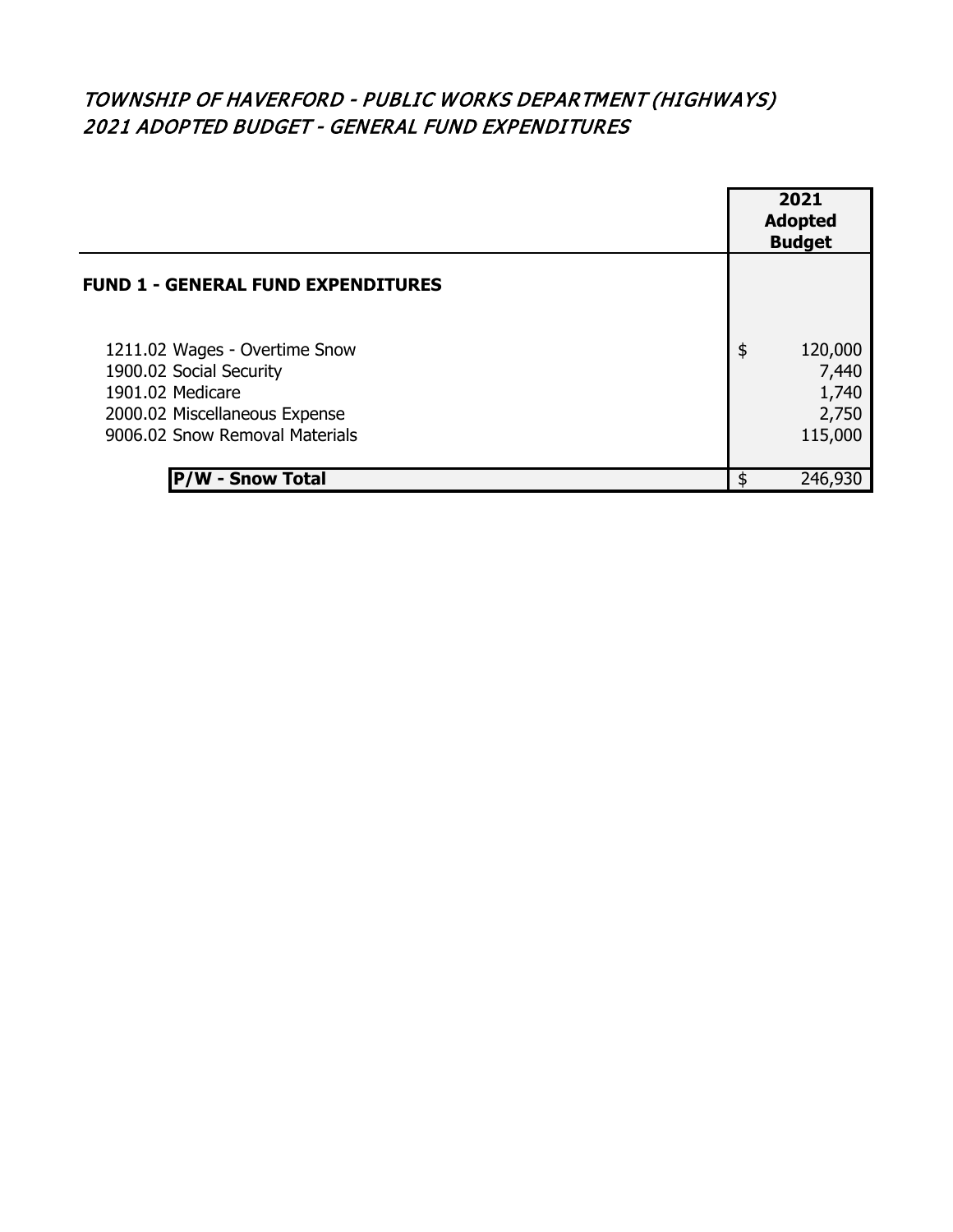## TOWNSHIP OF HAVERFORD - PUB WRKS DEPT (STREET & TRAFFIC LIGHTING) 2021 ADOPTED BUDGET - GENERAL FUND EXPENDITURES

|                                                                                                                                         | 2021<br><b>Adopted</b><br><b>Budget</b>     |
|-----------------------------------------------------------------------------------------------------------------------------------------|---------------------------------------------|
| <b>FUND 1 - GENERAL FUND EXPENDITURES</b>                                                                                               |                                             |
| Department 434 - Street & Traffic Lighting                                                                                              |                                             |
| 2014.02 Street Lights - Electric<br>2015.02 Traffic Signals - Electric<br>2312.02 Lights/Signals: Maintenance<br>3000.02 Communications | \$<br>433,000<br>20,100<br>135,000<br>1,100 |
| <b>Street &amp; Traffic Lighting Total</b>                                                                                              | \$<br>589,200                               |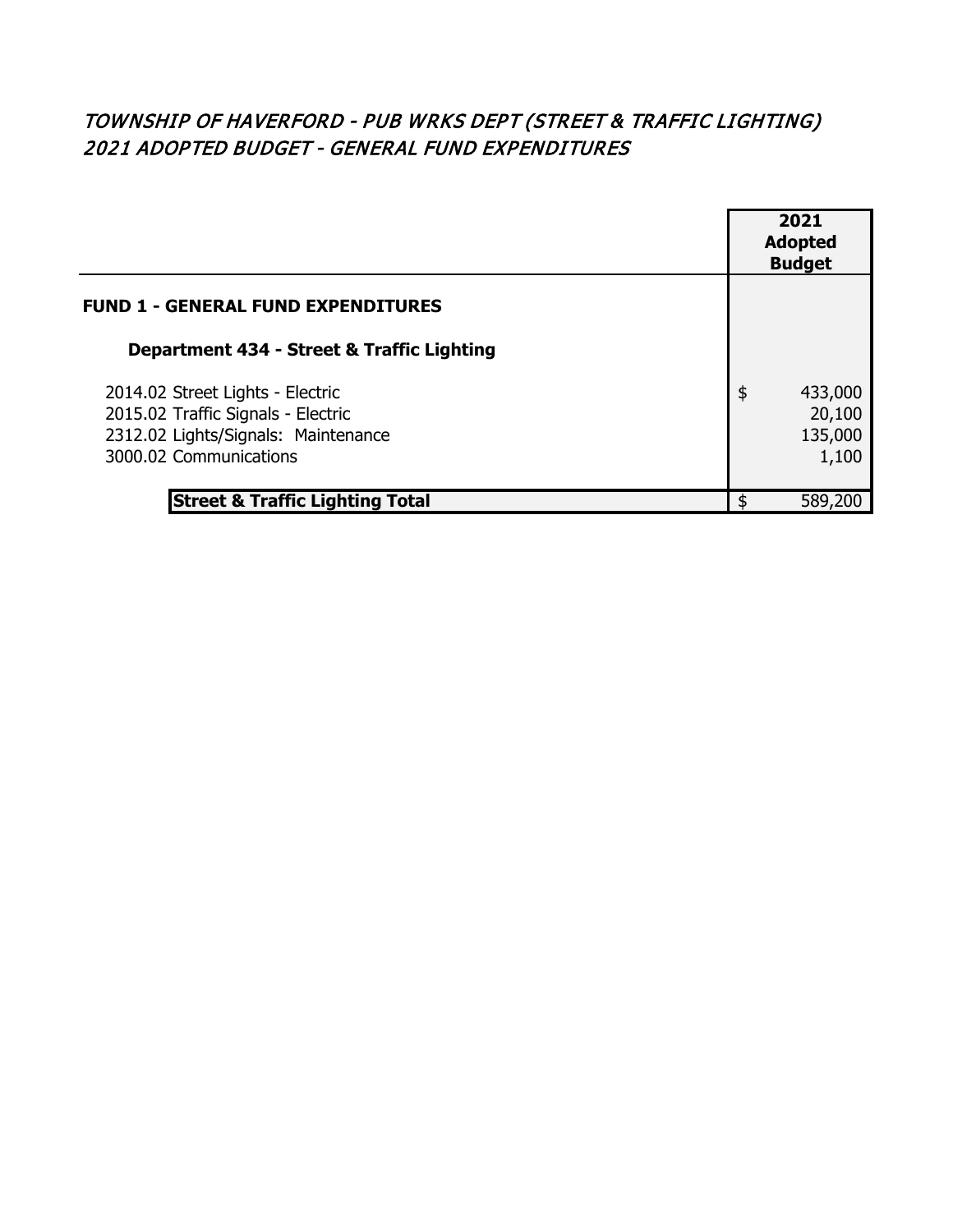## TOWNSHIP OF HAVERFORD - ADMINISTRATION DEPARTMENT (AUXILIARY) 2021 ADOPTED BUDGET - GENERAL FUND EXPENDITURES

|                                                                                                                                                                                                                                                                                                                                                                                                                                                                                                                                                                                                                                                                                                                 |               | 2021<br><b>Adopted</b><br><b>Budget</b>                                                                                                                                                  |
|-----------------------------------------------------------------------------------------------------------------------------------------------------------------------------------------------------------------------------------------------------------------------------------------------------------------------------------------------------------------------------------------------------------------------------------------------------------------------------------------------------------------------------------------------------------------------------------------------------------------------------------------------------------------------------------------------------------------|---------------|------------------------------------------------------------------------------------------------------------------------------------------------------------------------------------------|
| <b>FUND 1 - GENERAL FUND EXPENDITURES</b>                                                                                                                                                                                                                                                                                                                                                                                                                                                                                                                                                                                                                                                                       |               |                                                                                                                                                                                          |
| <b>Department 440 - Auxiliary Functions</b>                                                                                                                                                                                                                                                                                                                                                                                                                                                                                                                                                                                                                                                                     |               |                                                                                                                                                                                          |
| 2000.02 Miscellaneous Expenses<br>2233.02 Life Insurance - Civilian Retired<br>2239.02 Health Benefits - Retired/Other Civilian<br>2246.02 Rx/Dental/Vision - Retired/Othr Civilian<br>9007.02 Library Subsidy<br>9008.02 Life Insurance-Library<br>9009.02 Health Benefits-Library<br>9010.02 Rx/Dental/Vision/LTD-Library<br>9011.02 Pension Fund-Library<br>9013.02 Shade Tree Commission<br>9014.02 Human Relations Commission<br>9024.02 Patriotic & Civic Celebration<br>9026.02 Nitre Hall Maintenance<br>9027.02 Federal School Maintenance<br>9028.02 Grange Maintenance<br>9031.02 Emergency Management<br>9050.02 Banking Costs<br>9082.02 Havertown Day Expenses<br>9902.02 Transfer to Other Funds | $\frac{1}{2}$ | 44,009<br>7,175<br>127,124<br>61,328<br>1,236,929<br>2,450<br>92,291<br>40,478<br>59,173<br>7,500<br>1,500<br>600<br>3,100<br>3,050<br>20,000<br>15,000<br>25,000<br>24,000<br>1,440,000 |
| <b>Auxiliary Total</b>                                                                                                                                                                                                                                                                                                                                                                                                                                                                                                                                                                                                                                                                                          | \$            | 3,210,707                                                                                                                                                                                |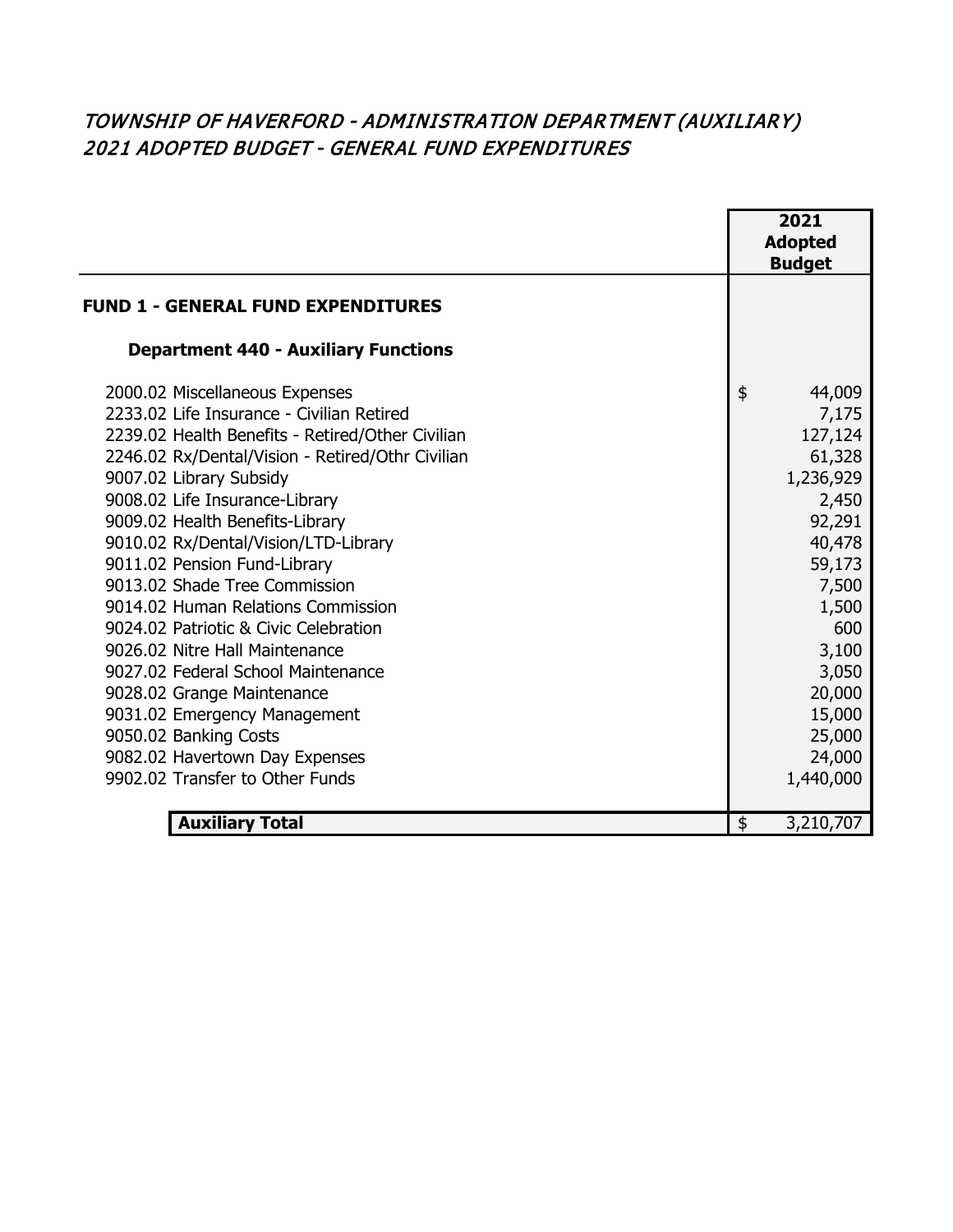#### TOWNSHIP OF HAVERFORD - PARKS AND RECREATION DEPT (REC PROGRAMS) 2021 ADOPTED BUDGET - GENERAL FUND EXPENDITURES

|                                                                                                                                                                                                                                                                                                                                                                                                                                                                                                                                                                                                                                                                                                                                                                                                                                                                                                                                                                       |                         | 2021<br><b>Adopted</b><br><b>Budget</b>                                                                                                                                                                                                                                                               |
|-----------------------------------------------------------------------------------------------------------------------------------------------------------------------------------------------------------------------------------------------------------------------------------------------------------------------------------------------------------------------------------------------------------------------------------------------------------------------------------------------------------------------------------------------------------------------------------------------------------------------------------------------------------------------------------------------------------------------------------------------------------------------------------------------------------------------------------------------------------------------------------------------------------------------------------------------------------------------|-------------------------|-------------------------------------------------------------------------------------------------------------------------------------------------------------------------------------------------------------------------------------------------------------------------------------------------------|
| <b>FUND 1 - GENERAL FUND EXPENDITURES</b>                                                                                                                                                                                                                                                                                                                                                                                                                                                                                                                                                                                                                                                                                                                                                                                                                                                                                                                             |                         |                                                                                                                                                                                                                                                                                                       |
| <b>Department 450 - Parks &amp; Recreation</b>                                                                                                                                                                                                                                                                                                                                                                                                                                                                                                                                                                                                                                                                                                                                                                                                                                                                                                                        |                         |                                                                                                                                                                                                                                                                                                       |
| 1201.02 Wages - Full Time<br>1204.02 Wages - Part Time<br>1209.02 Wages - Perfect Attendence<br>1500.02 Life Insurance<br>1505.02 Health Benefits<br>1510.02 Rx/Dental/Vision/LTD<br>1515.02 Pension Fund<br>1520.02 Workers Compensation<br>1900.02 Social Security<br>1901.02 Medicare<br>2000.02 Miscellaneous Expenses<br>2002.02 Office Supplies<br>2005.02 Computer Expense<br>2013.02 Utilities - CREC<br>2101.02 Postage Expense<br>2270.02 Program Insurance<br>2600.02 Assoc Dues & Memberships<br>2601.02 Publications & Subscriptions<br>2602.02 Training<br>3000.02 Communications<br>4000.02 Copier Lease/Maintenance<br>4117.02 Vehicle Insurance<br>5100.02 Vehicle Fuel Expense<br>5107.02 Vehicle Maintenance<br>5300.02 Capital Reserve<br>6050.02 Major Equipment<br>9210.02 Summer Playground Program<br>9211.02 Concession Stand Expense<br>9219.02 Credit Card Processing<br>9220.02 Program Expenditures<br>9232.02 Operating Expenses - CREC | \$                      | 544,175<br>397,000<br>5,559<br>2,150<br>176,488<br>38,789<br>38,544<br>31,353<br>58,698<br>13,728<br>5,000<br>7,200<br>4,000<br>61,000<br>10,820<br>5,665<br>1,500<br>350<br>8,500<br>12,550<br>6,313<br>8,564<br>2,078<br>2,000<br>5,000<br>50,000<br>25,000<br>1,500<br>70,000<br>340,000<br>75,000 |
| <b>Parks &amp; Recreation Total</b>                                                                                                                                                                                                                                                                                                                                                                                                                                                                                                                                                                                                                                                                                                                                                                                                                                                                                                                                   | $\overline{\mathbf{e}}$ | 2,008,524                                                                                                                                                                                                                                                                                             |
|                                                                                                                                                                                                                                                                                                                                                                                                                                                                                                                                                                                                                                                                                                                                                                                                                                                                                                                                                                       |                         |                                                                                                                                                                                                                                                                                                       |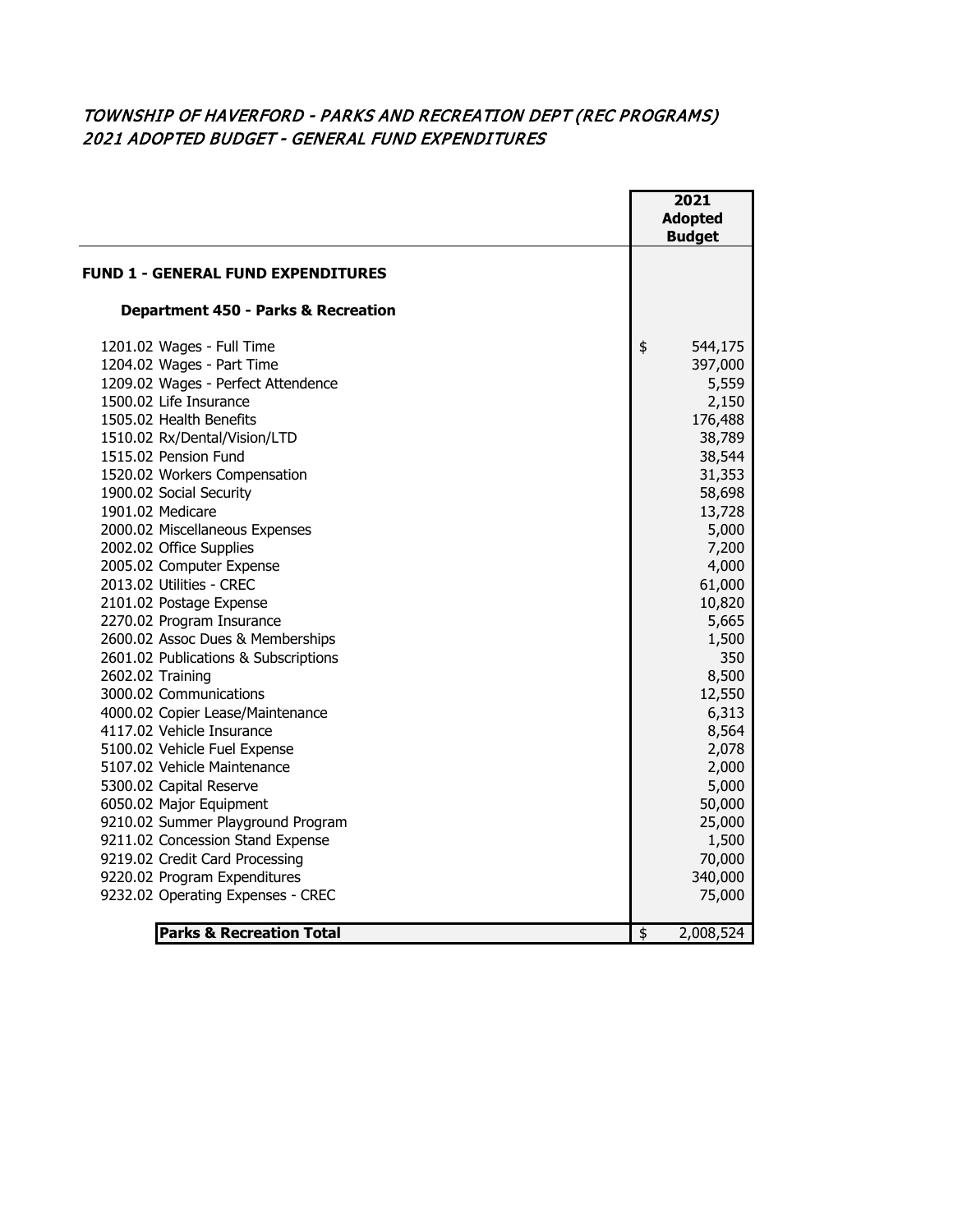#### TOWNSHIP OF HAVERFORD - SKATING DEPARTMENT 2021 ADOPTED BUDGET - GENERAL FUND EXPENDITURES

|                                                        | 2021<br><b>Adopted</b><br><b>Budget</b> |
|--------------------------------------------------------|-----------------------------------------|
| <b>FUND 1 - GENERAL FUND EXPENDITURES</b>              |                                         |
| <b>Department 451 - Ice Skating Rink</b>               |                                         |
| 1201.02 Wages - Full Time                              | \$<br>170,759                           |
| 1204.02 Wages - Part Time                              | 84,180                                  |
| 1209.02 Wages - Perfect Attendence                     | 2,250                                   |
| 1210.02 Wages - Overtime                               | 1,000                                   |
| 1500.02 Life Insurance                                 | 700                                     |
| 1505.02 Health Benefits                                | 53,517                                  |
| 1510.02 Rx/Dental/Vision/LTD                           | 31,214                                  |
| 1515.02 Pension Fund                                   | 30,482                                  |
| 1520.02 Workers Compensation                           | 15,676                                  |
| 1900.02 Social Security                                | 16,008                                  |
| 1901.02 Medicare                                       | 3,744                                   |
| 2000.02 Miscellaneous Expenses                         | 1,500                                   |
| 2002.02 Office Supplies                                | 1,250                                   |
| 2013.02 Utilities                                      | 137,500                                 |
| 2101.02 Postage Expense                                | 620<br>2,000                            |
| 2103.02 Police Security Expense<br>2106.02 Advertising |                                         |
| 2107.02 Promotion Activities                           | 2,000                                   |
| 2600.02 Assoc Dues & Memberships                       | 3,000<br>1,500                          |
| 2601.02 Publications & Subscriptions                   | 500                                     |
| 2904.02 Engineering Fees                               | 500                                     |
| 3000.02 Communications                                 | 6,500                                   |
| 4000.02 Copier Lease/Maintenance                       | 1,800                                   |
| 4300.02 Maintenance & Repairs                          | 65,000                                  |
| 5110.02 Zamboni Gas, Maintenance & Insur               | 4,805                                   |
| 5115.02 Purchase of Rental Skates                      | 3,000                                   |
| 5116.02 Instructor Expense                             | 35,000                                  |
| 5117.02 Rink Equipment                                 | 25,000                                  |
| 5214.02 Vending Machines                               | 2,500                                   |
| 5228.02 Gate Sharing Expense                           | 3,500                                   |
| 9219.02 Credit Card Processing                         | 4,000                                   |
| <b>Ice Skating Rink Total</b>                          | \$<br>711,005                           |
|                                                        |                                         |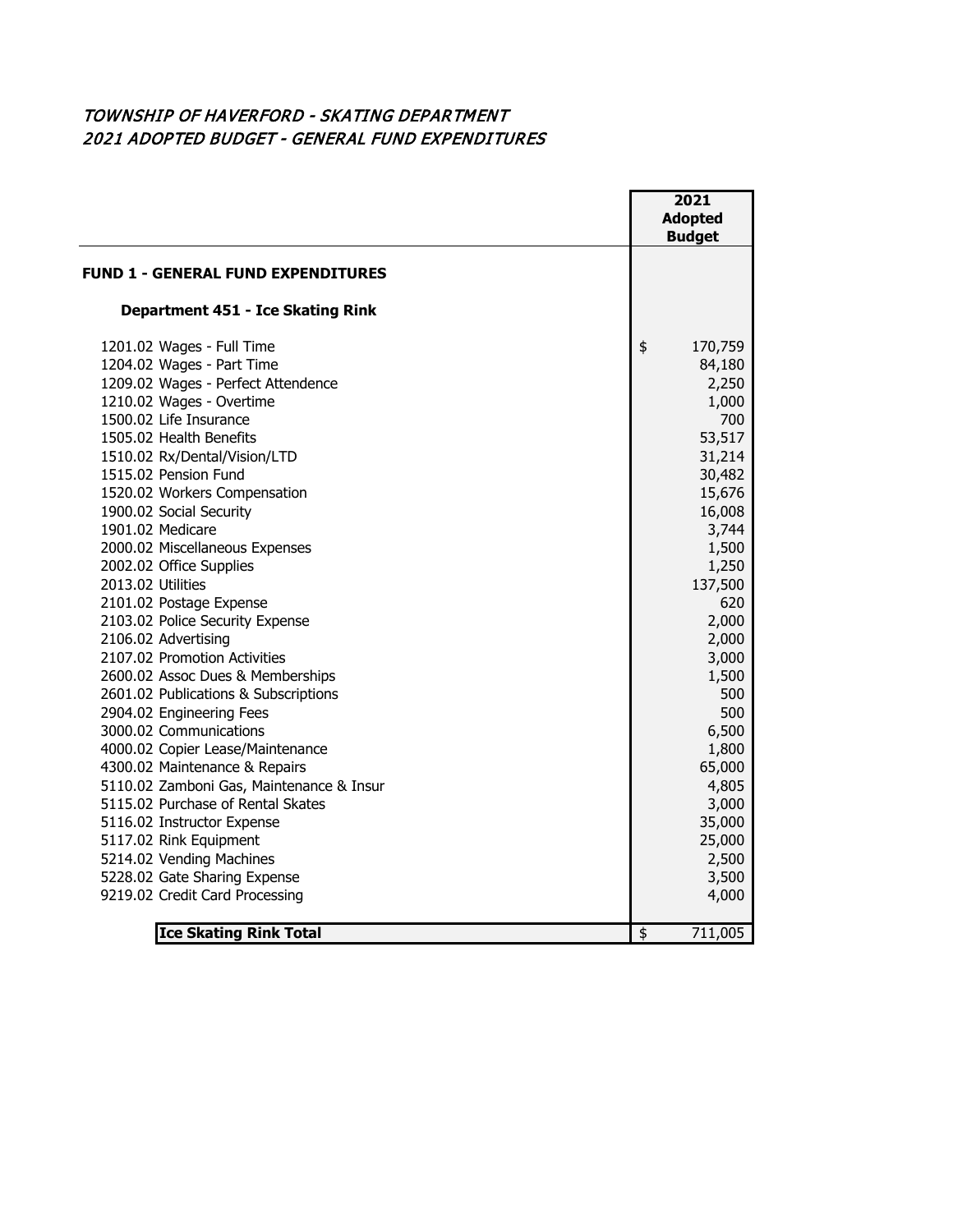#### TOWNSHIP OF HAVERFORD - PARKS AND RECREATION DEPT (PARKS MAINT) 2021 ADOPTED BUDGET - GENERAL FUND EXPENDITURES

|                                           | 2021<br><b>Adopted</b><br><b>Budget</b> |  |
|-------------------------------------------|-----------------------------------------|--|
| <b>FUND 1 - GENERAL FUND EXPENDITURES</b> |                                         |  |
| <b>Department 454 - Parks Maintenance</b> |                                         |  |
| 1201.02 Wages - Full Time                 | \$<br>441,295                           |  |
| 1204.02 Wages - Part Time                 | 189,000                                 |  |
| 1209.02 Wages - Perfect Attendence        | 1,500                                   |  |
| 1210.02 Wages - Overtime                  | 1,500                                   |  |
| 1500.02 Life Insurance                    | 1,450                                   |  |
| 1505.02 Health Benefits                   | 137,130                                 |  |
| 1510.02 Rx/Dental/Vision/LTD              | 22,028                                  |  |
| 1515.02 Pension Fund                      | 141,028                                 |  |
| 1520.02 Workers Compensation              | 29,113                                  |  |
| 1900.02 Social Security                   | 39,264                                  |  |
| 1901.02 Medicare                          | 9,183                                   |  |
| 2000.02 Miscellaneous Expense             | 3,800                                   |  |
| 2005.02 Computer Expense                  | 3,500                                   |  |
| 2013.02 Utilities for Parks               | 50,000                                  |  |
| 2602.02 Training                          | 1,800                                   |  |
| 2803.02 Uniforms Regular                  | 1,600                                   |  |
| 3000.02 Communications                    | 4,500                                   |  |
| 4117.02 Vehicle Insurance                 | 14,987                                  |  |
| 4300.02 Maintenance & Repair - Eqpt       | 12,000                                  |  |
| 4301.02 Maintenance & Repair - Facilities | 105,000                                 |  |
| 5100.02 Vehicle Fuel Expense              | 31,030                                  |  |
| 5107.02 Vehicle Maintenance               | 16,000                                  |  |
| 6000.02 Minor Equipment                   | 3,000                                   |  |
| 6050.02 Major Equipment                   | 98,000                                  |  |
| 9227.02 Open Space                        | 6,000                                   |  |
| <b>Parks Maintenance Total</b>            | \$<br>1,363,708                         |  |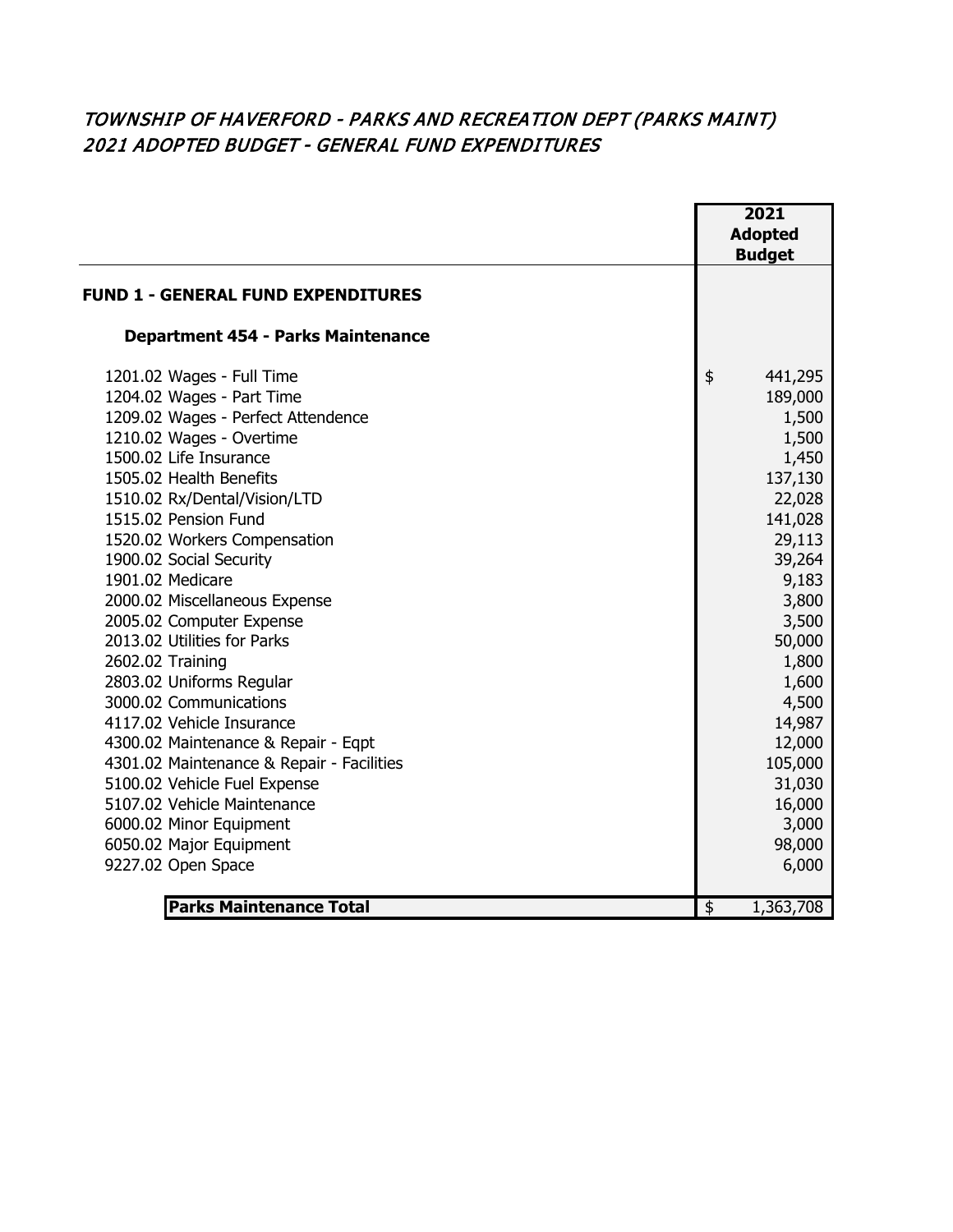## TOWNSHIP OF HAVERFORD - DEBT SERVICE 2021 ADOPTED BUDGET - GENERAL FUND EXPENDITURES

|                                                 | 2021<br><b>Adopted</b><br><b>Budget</b> |           |
|-------------------------------------------------|-----------------------------------------|-----------|
| <b>FUND 1 - GENERAL FUND EXPENDITURES</b>       |                                         |           |
| Department 471 - Debt Service - Principal       |                                         |           |
| 8302.02 Principal on Debt                       | \$                                      | 2,430,000 |
| <b>Principal Debt Service Total</b>             | \$                                      | 2,430,000 |
| <b>Department 472 - Debt Service - Interest</b> |                                         |           |
| 8301.02 Interest on Debt                        | \$                                      | 2,215,223 |
| <b>Interest Debt Service Total</b>              | \$                                      | 2,215,223 |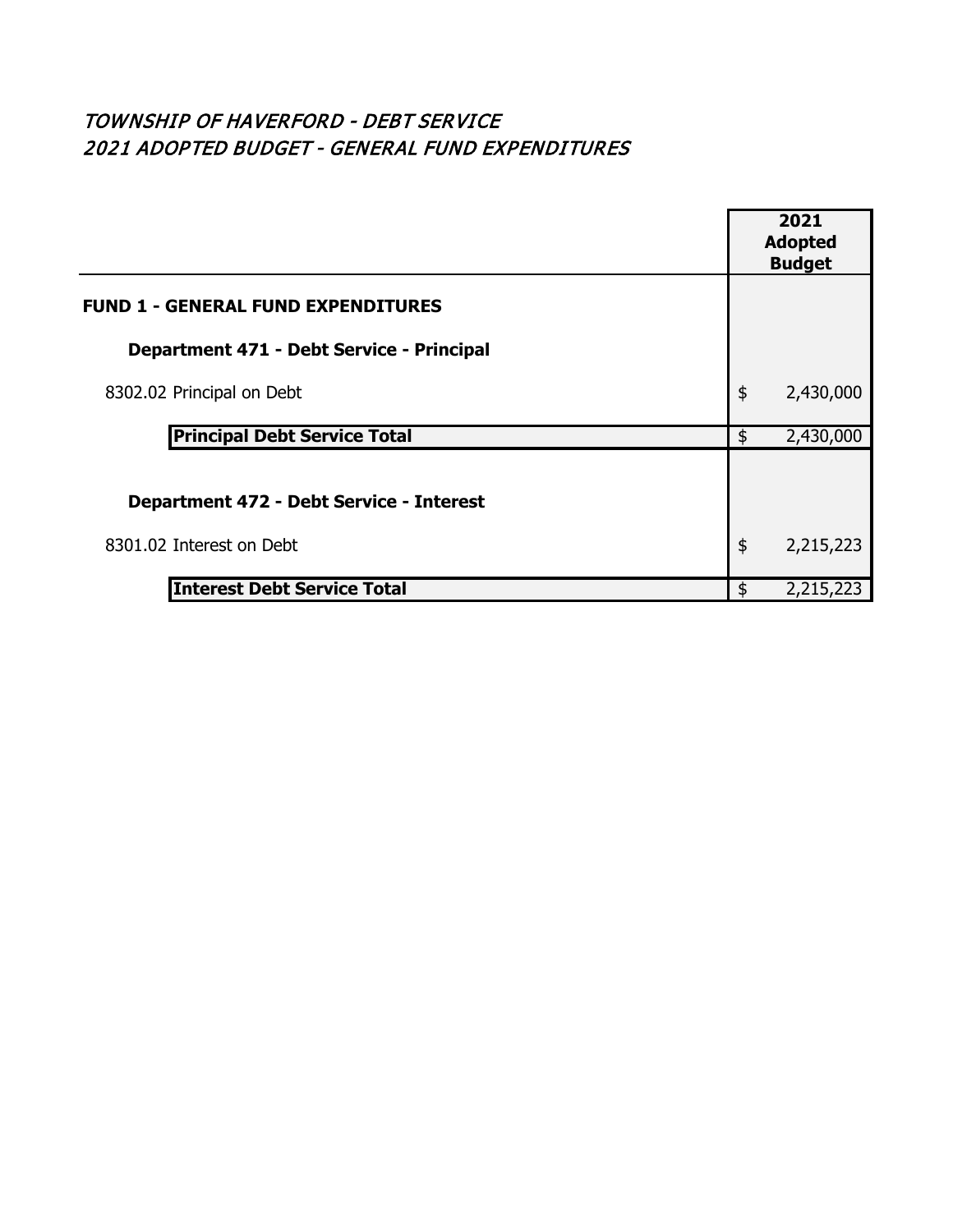### TOWNSHIP OF HAVERFORD 2021 ADOPTED BUDGET - SEWER FUND REVENUES

|                                     | 2021<br><b>Adopted</b><br><b>Budget</b> |
|-------------------------------------|-----------------------------------------|
| <b>FUND 8 - SEWER FUND REVENUES</b> |                                         |
| <b>Sewer Fund Revenues</b>          | \$<br>5,050,000                         |
| <b>Total Sewer Fund Revenues</b>    | \$<br>5,050,000                         |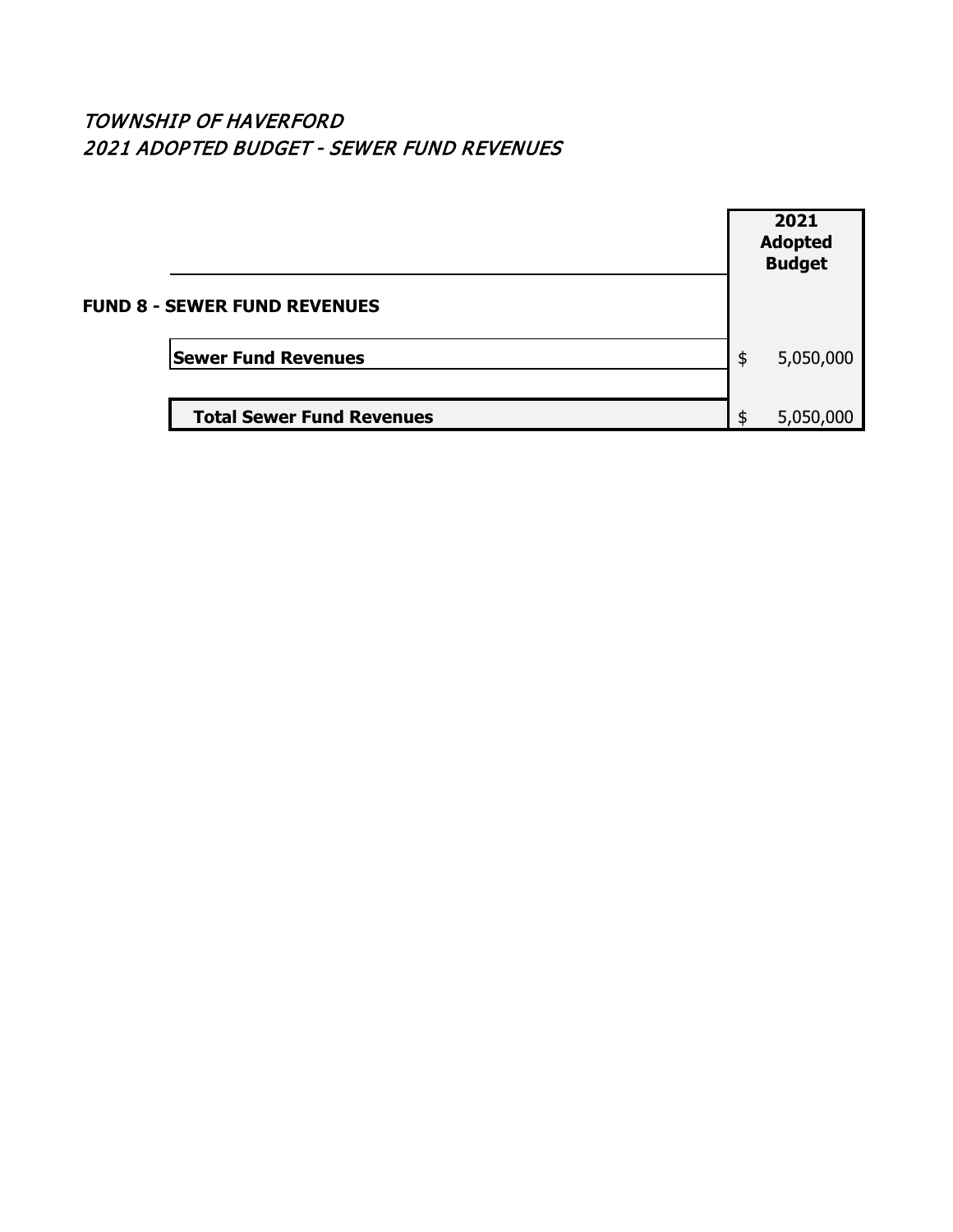## TOWNSHIP OF HAVERFORD 2021 ADOPTED BUDGET - SEWER FUND REVENUES

|                                         |                | 2021      |
|-----------------------------------------|----------------|-----------|
|                                         | <b>Adopted</b> |           |
|                                         | <b>Budget</b>  |           |
| <b>FUND 8 - SEWER FUND REVENUES</b>     |                |           |
|                                         |                |           |
| <b>Department 300 - Revenues</b>        |                |           |
| 3401.01 Interest Income                 | \$             | 65,000    |
| 3671.01 Radnor & Lower Merion Swr Rents |                | 135,000   |
| 3680.01 Sewer Rent Current Year         |                | 4,537,349 |
| 3681.01 Sewer Rent Penalty Current Year |                | 13,951    |
| 3690.01 Satisfaction Filing Fees        |                | 8,500     |
| 3692.01 Lateral Permits                 |                | 3,000     |
| 3702.01 Miscellaneous Items             |                | 7,200     |
| 3900.01 Retained Earnings Forward       |                | 280,000   |
| <b>Sewer Fund Revenue Totals</b>        |                |           |
|                                         |                | 5,050,000 |
| <b>Total Sewer Fund Revenues</b>        | \$             | 5,050,000 |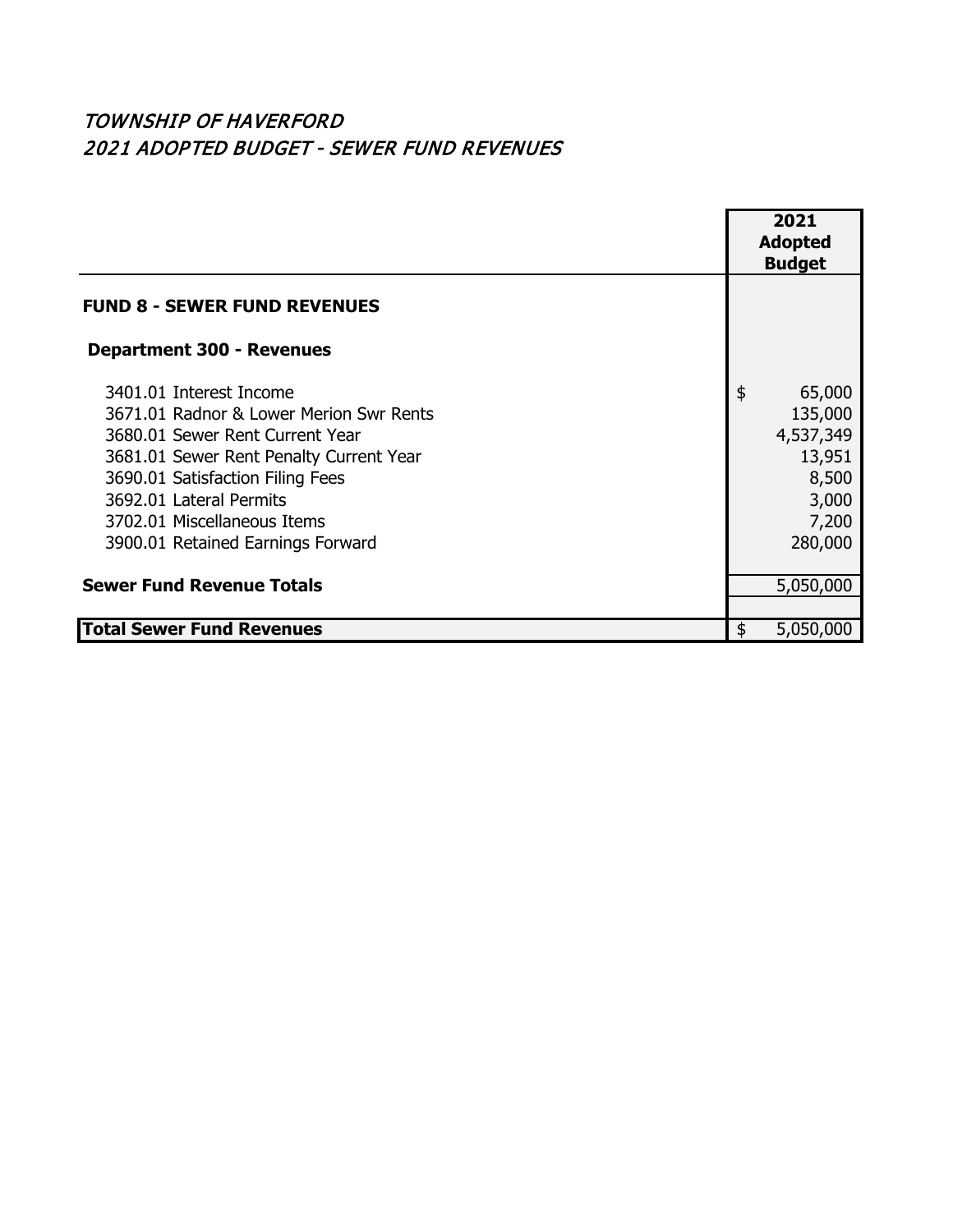### TOWNSHIP OF HAVERFORD 2021 ADOPTED BUDGET - SEWER FUND EXPENSES

|                                     | 2021<br><b>Adopted</b><br><b>Budget</b> |
|-------------------------------------|-----------------------------------------|
| <b>FUND 8 - SEWER FUND EXPENSES</b> |                                         |
| Dept. 429 - Sewer Operations        | \$<br>5,050,000                         |
| <b>Total Sewer Fund Expenses</b>    | \$<br>5,050,000                         |

**Net Fund Performance**  $\frac{1}{2}$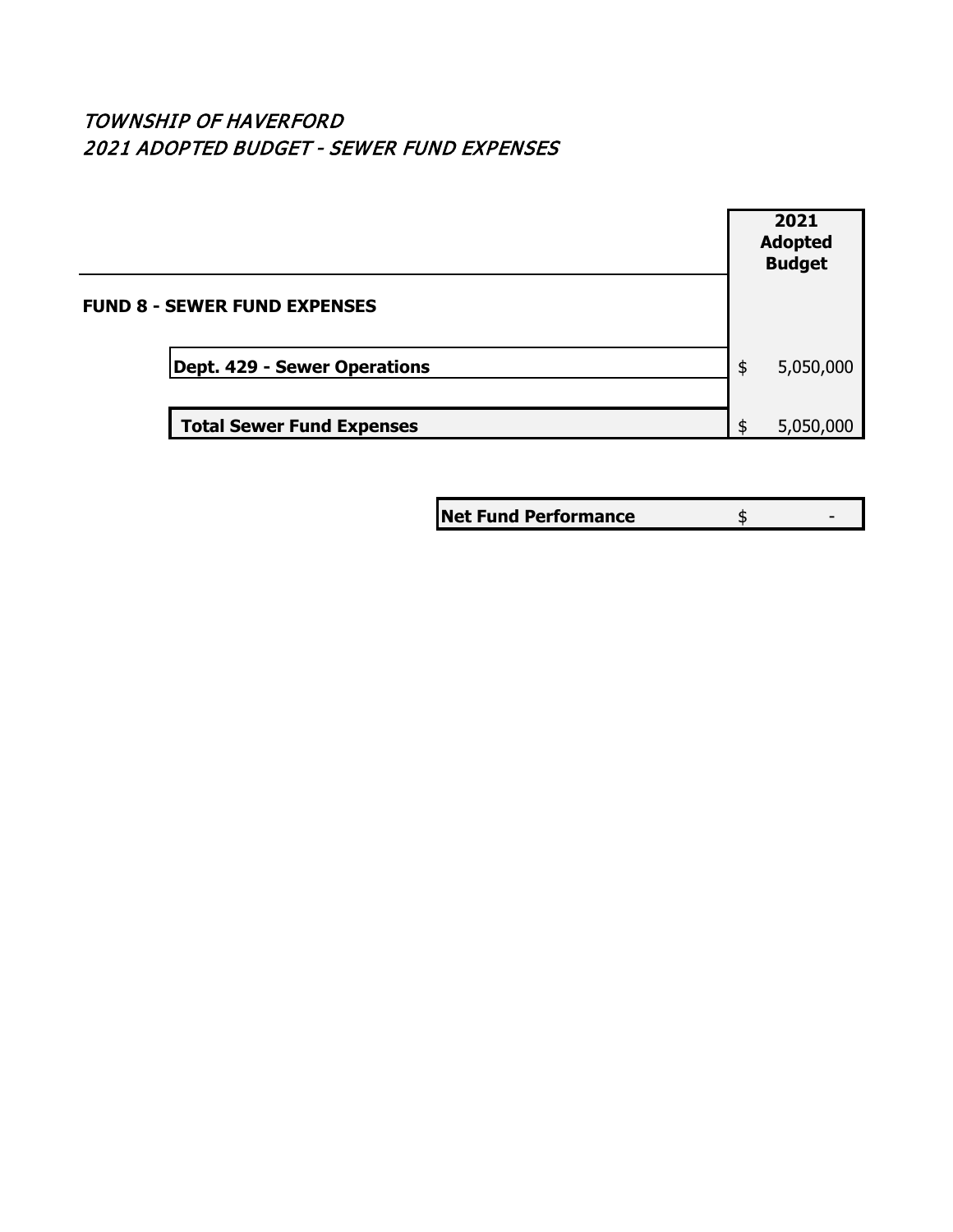#### TOWNSHIP OF HAVERFORD 2021 ADOPTED BUDGET - SEWER FUND EXPENSES

|                                         | 2021<br><b>Adopted</b><br><b>Budget</b> |
|-----------------------------------------|-----------------------------------------|
| <b>FUND 8 - SEWER FUND EXPENSES</b>     |                                         |
| <b>Department 429 - Sewer Operating</b> |                                         |
| 1201.02 Wages - Full Time               | \$<br>314,217                           |
| 1204.02 Wages - Part Time               | 64,552                                  |
| 1209.02 Wages - Perfect Attendence      | 3,000                                   |
| 1210.02 Wages - Overtime                | 5,000                                   |
| 1211.02 Wages - Overtime Snow           | 10,000                                  |
| 1500.02 Life Insurance                  | 1,050                                   |
| 1505.02 Health Benefits                 | 109,683                                 |
| 1510.02 Rx/Dental/Vision/LTD            | 87,796                                  |
| 1515.02 Pension Fund                    | 85,552                                  |
| 1520.02 Workers Compensation            | 17,916                                  |
| 1900.02 Social Security                 | 24,600                                  |
| 1901.02 Medicare                        | 5,800                                   |
| 2000.02 Miscellaneous Expenses          | 5,000                                   |
| 2002.02 Office Supplies                 | 750                                     |
| 2101.02 Postage Expense                 | 5,067                                   |
| 2301.02 Road Materials                  | 15,000                                  |
| 2701.02 Sewer Disposal - RHM            | 1,630,000                               |
| 2702.02 Cobbs Creek Operations          | 1,505,000                               |
| 2705.02 Cobbs Creek Capital             | 30,000                                  |
| 2706.02 Leachate Treatment              | 25,000                                  |
| 2722.02 Sewer Rent Billing Expense      | 18,000                                  |
| 2723.02 Refunds - Second Meters         | 2,500                                   |
| 2724.02 Lien - Filing & Legal Fees      | 6,000                                   |
| 2725.02 Rdg Srvcg Maintenance           | 375                                     |
| 2727.02 Sanitary Sewer Back-up Expense  | 15,000                                  |
| 2730.02 Sanitary Sewer Construction     | 75,000                                  |
| 2803.02 Uniforms Regular                | 1,900                                   |
| 2904.02 Engineering Fees                | 25,000                                  |
| 3000.02 Communications                  | 5,700                                   |
| 4108.02 General Liability Insurance     | 18,838                                  |
| 4117.02 Vehicle Insurance               | 8,564                                   |
| 5100.02 Vehicle Fuel Expense            | 23,140                                  |
| 5107.02 Vehicle Maintenance             | 15,000                                  |
| 6000.02 Minor Equipment                 | 10,000                                  |
| 6050.02 Major Equipment                 | 280,000                                 |
| 9902.02 Transfer to Other Funds         | 600,000                                 |
| <b>Sewer Operating Total</b>            | \$<br>5,050,000                         |
|                                         |                                         |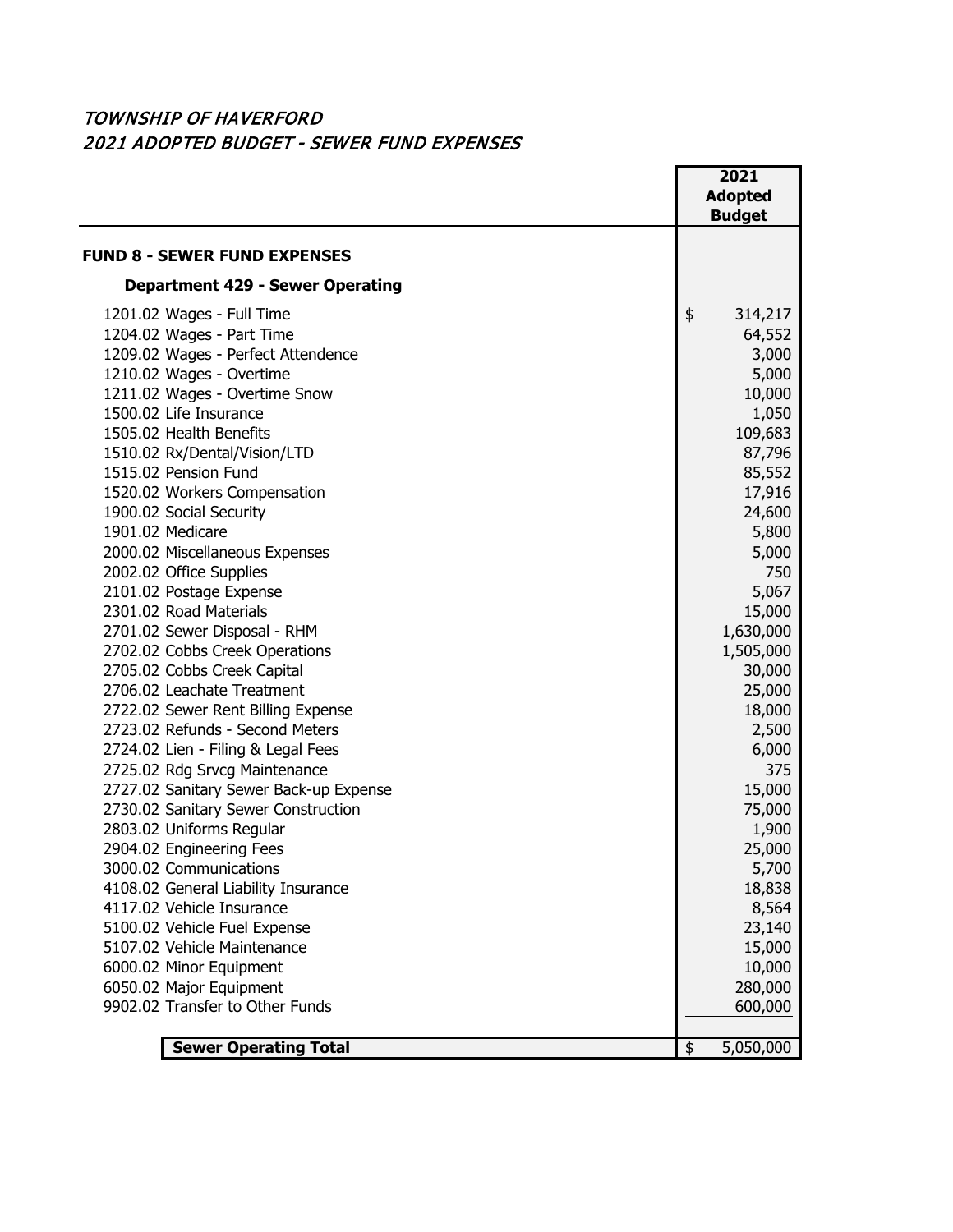### TOWNSHIP OF HAVERFORD 2021 ADOPTED BUDGET - CAPITAL FUND REVENUES

|                                        | 2021<br><b>Adopted</b><br><b>Budget</b> |
|----------------------------------------|-----------------------------------------|
| <b>FUND 18 - CAPITAL FUND REVENUES</b> |                                         |
| <b>Capital Fund Revenues</b>           | \$<br>28,368,100                        |
| <b>Total Capital Fund Revenues</b>     | \$<br>28,368,100                        |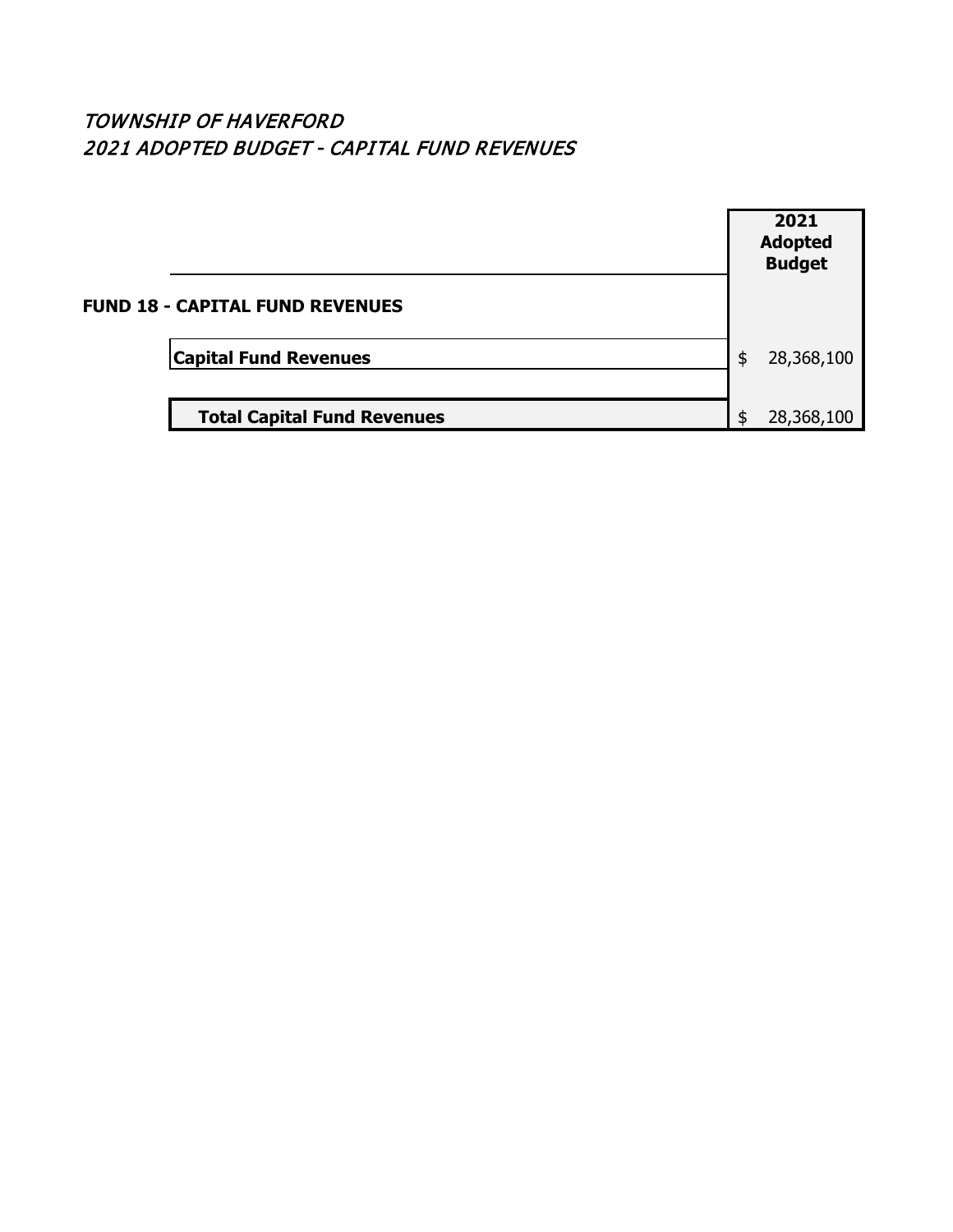## TOWNSHIP OF HAVERFORD 2021 ADOPTED BUDGET - CAPITAL FUND REVENUES

|                                                                                                                                                                                                                        | 2021<br><b>Adopted</b><br><b>Budget</b>                                              |
|------------------------------------------------------------------------------------------------------------------------------------------------------------------------------------------------------------------------|--------------------------------------------------------------------------------------|
| <b>FUND 18 - CAPITAL FUND REVENUES</b>                                                                                                                                                                                 |                                                                                      |
| <b>Department 300 - Revenues</b>                                                                                                                                                                                       |                                                                                      |
| 3106.01 Business Tax Audits<br>3401.01 Interest Income<br>3549.01 Grant Revenues<br>3714.01 Borrowing Proceeds<br>3720.01 Sale of Township Assets<br>3900.01 Fund Balance Forward<br>3908.01 Transfer from Other Funds | \$<br>5,000<br>30,000<br>1,147,321<br>20,000,000<br>20,000<br>5,725,779<br>1,440,000 |
| <b>Capital Fund Revenue Totals</b>                                                                                                                                                                                     | 28,368,100                                                                           |
| <b>Total Capital Fund Revenues</b>                                                                                                                                                                                     | 28,368,100<br>S                                                                      |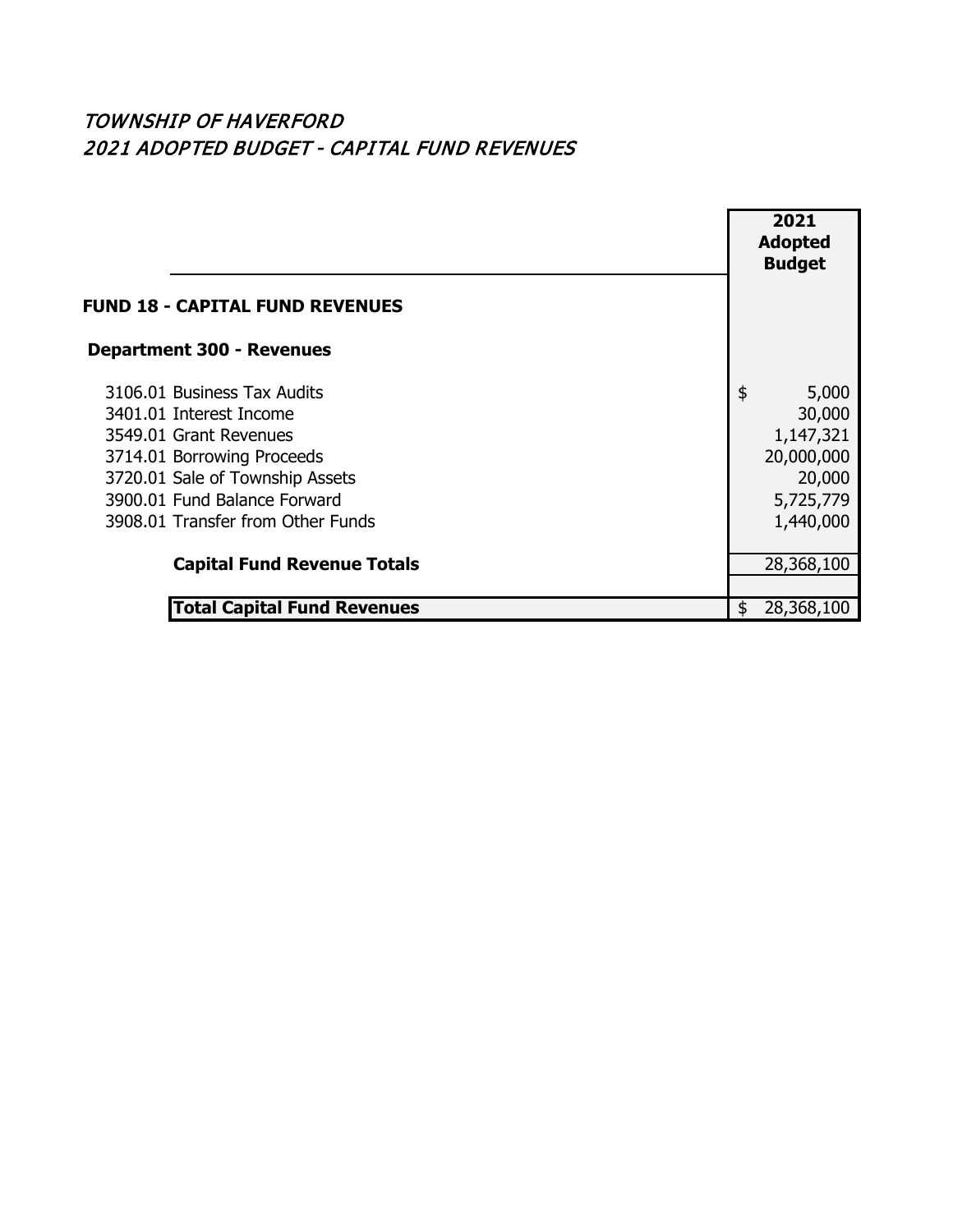### TOWNSHIP OF HAVERFORD 2021 ADOPTED BUDGET - CAPITAL FUND EXPENDITURES



**Net Fund Performance**  $\frac{1}{2}$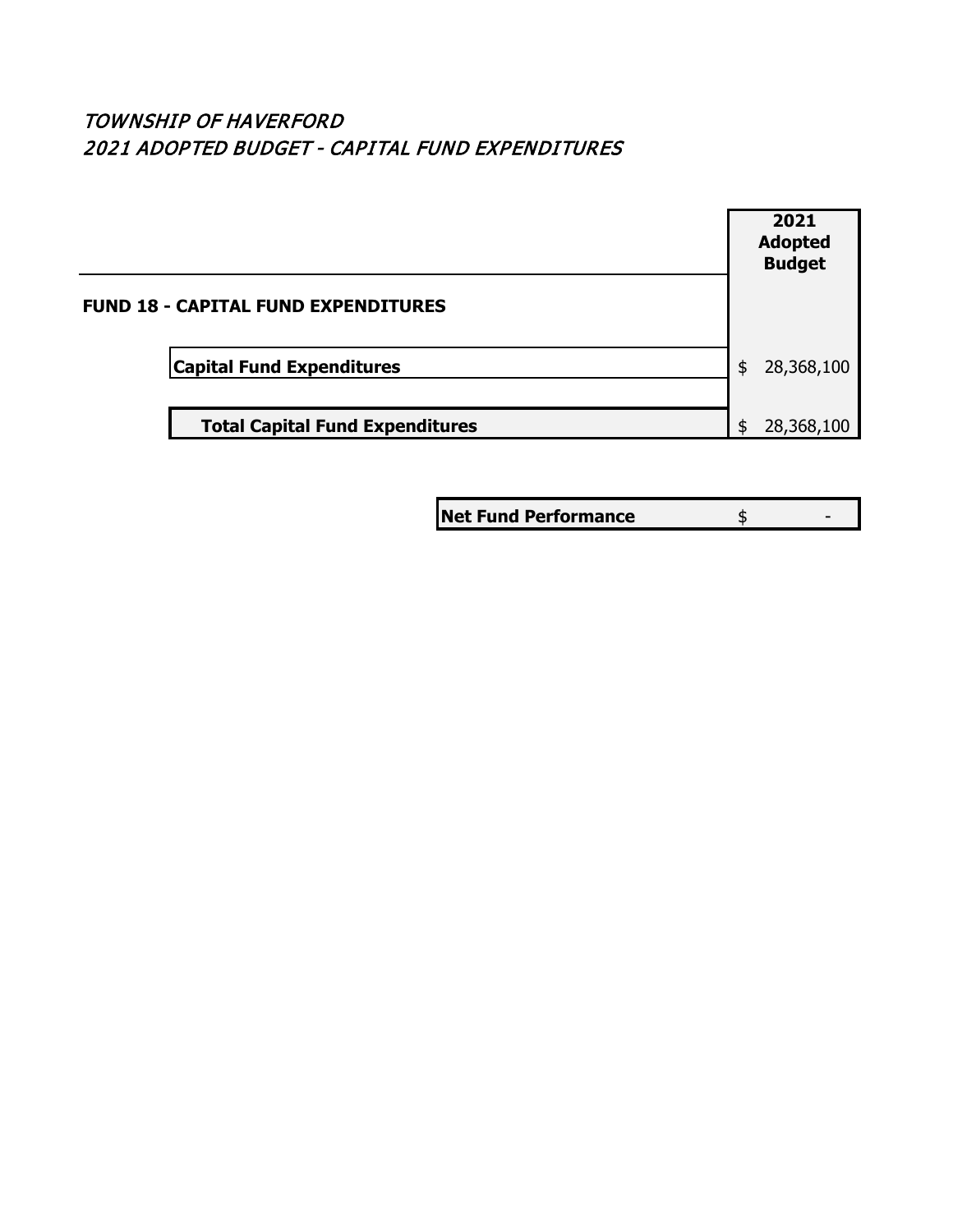## TOWNSHIP OF HAVERFORD 2021 ADOPTED BUDGET - CAPITAL FUND EXPENDITURES

|                                                                                                                                                                                                                                                                                                                               | 2021<br><b>Adopted</b><br><b>Budget</b> |
|-------------------------------------------------------------------------------------------------------------------------------------------------------------------------------------------------------------------------------------------------------------------------------------------------------------------------------|-----------------------------------------|
| <b>FUND 18 - CAPITAL FUND EXPENDITURES</b>                                                                                                                                                                                                                                                                                    |                                         |
| <b>Capital Expenditures</b>                                                                                                                                                                                                                                                                                                   |                                         |
| Major Equipment                                                                                                                                                                                                                                                                                                               | \$<br>36,500                            |
| Infrastructure/General Facilities:<br>Road Paving Program<br>Various storm sewer projects<br>Various sanitary sewer projects<br>Traffic improvements<br><b>Historic Building Projects</b><br><b>Facility Energy Efficiency Study</b><br>Library/Brookline Capital Improvements<br><b>Combined Municipal Services Building</b> | 7,324,569                               |
| <b>Financing Issues:</b><br><b>Bond Paying Agent</b>                                                                                                                                                                                                                                                                          | 3,150                                   |
| Park Improvements:<br>Trail system plans and improvements<br>Park infrastructure improvements<br>Playground equipment                                                                                                                                                                                                         | 990,000                                 |
| Skatium Improvements                                                                                                                                                                                                                                                                                                          | 90,000                                  |
| Fund Balance Carryforward                                                                                                                                                                                                                                                                                                     | 19,923,881                              |
| <b>Capital Expenditures Total</b>                                                                                                                                                                                                                                                                                             | 28,368,100                              |
|                                                                                                                                                                                                                                                                                                                               |                                         |
| <b>Capital Projects Total</b>                                                                                                                                                                                                                                                                                                 | $\overline{28}$ , 368, 100<br>\$        |